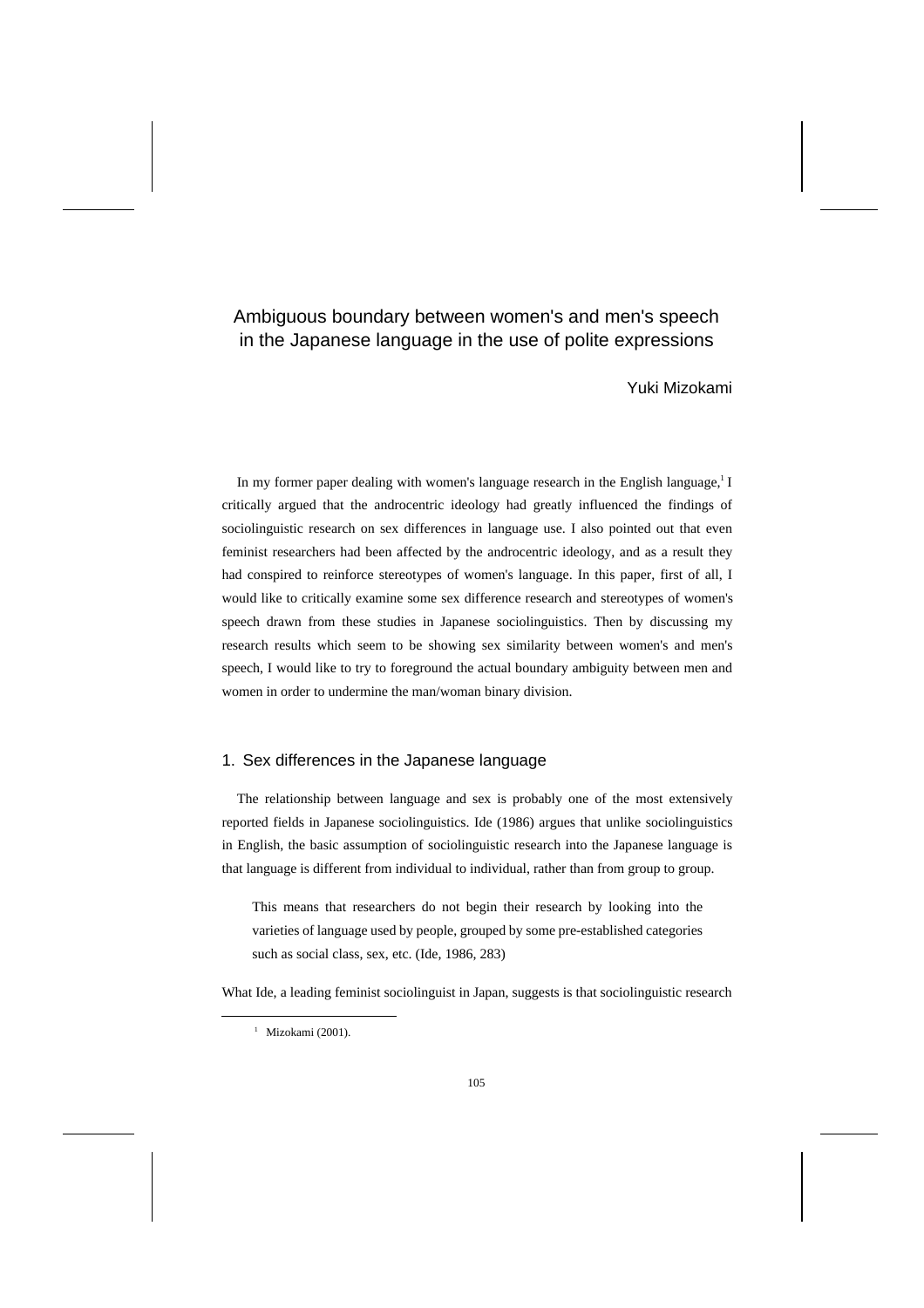in Japanese has not been based on the androcentric man/woman dichotomy which has been dominating the sociolinguistic research in English. However, as I shall discuss in detail later, many sociolinguistic studies of the Japanese language including Ide's own study (1990) are based on the assumption that men's language and women's language are distinctly different. In other words, Japanese sociolinguistics is also influenced by the man/woman dichotomy: the method of Japanese sociolinguistics has usually been to compare the language use of men as the norm group with that of women as a deviation group.

Various aspects of sex differences in Japanese have been investigated. Interestingly, findings through sociolinguistic research on women's speech in the Japanese language have been extensively similar to those of English. Typical findings are, for instance, that women tend to employ 'honorifics' to a greater extent than men (Hori, 1986, Endo, 1999). Women tend to be at one level more polite than men (Ide, 1990). Moreover, certain sentence-final particles are said to be associated with speaker's sex. The semantic function of female related sentence particles such as '*wa*', ' *no*' and '*kashira*' make a statement soft and polite, whereas male ones such as '*zo*', '*ze*', '*sa*' and '*na*' suggest self-confidence, assertiveness and confirmation (Ide, 1982, McGloin, 1993, Honda, 2001). Women use the sentence-final particle '*wa*' with a rising intonation, which is a device of giving options to the addressee, like English tag questions. This device is said to be the speaker's attempt to reduce the strong sense of insistence because women are not supposed to talk in a strongly assertive manner (McGloin, 1990; 1993). As for a lexical level, the use of certain first person pronouns such as '*watashi*', '*watakushi*', '*atashi*', '*atakushi*' are reserved for females, while '*boku*', '*jibun*', '*washi*' and the more aggressive '*ore*' are used only by males. Also, the use of particular second person pronouns such as '*omae*', '*temee*' and ' *kisama*' are restricted to men, whereas women are not allowed to use them (Loveday, 1986, Kanemaru, 1993, Ide, 1990, Ozaki, 2001).

Not only have their research findings been similar to findings in English sociolinguistics, but so have the explanations attributed to them. The linguistic behaviour of women in Japan has been similarly interpreted as the symbolisation of femininity as well as of inferiority. The greater use of politeness expressions, for instance, is often explained as follows: women speak more politely than men because they want to present themselves as in higher social position, or because they want to be regarded as more refined (Hori, 1986).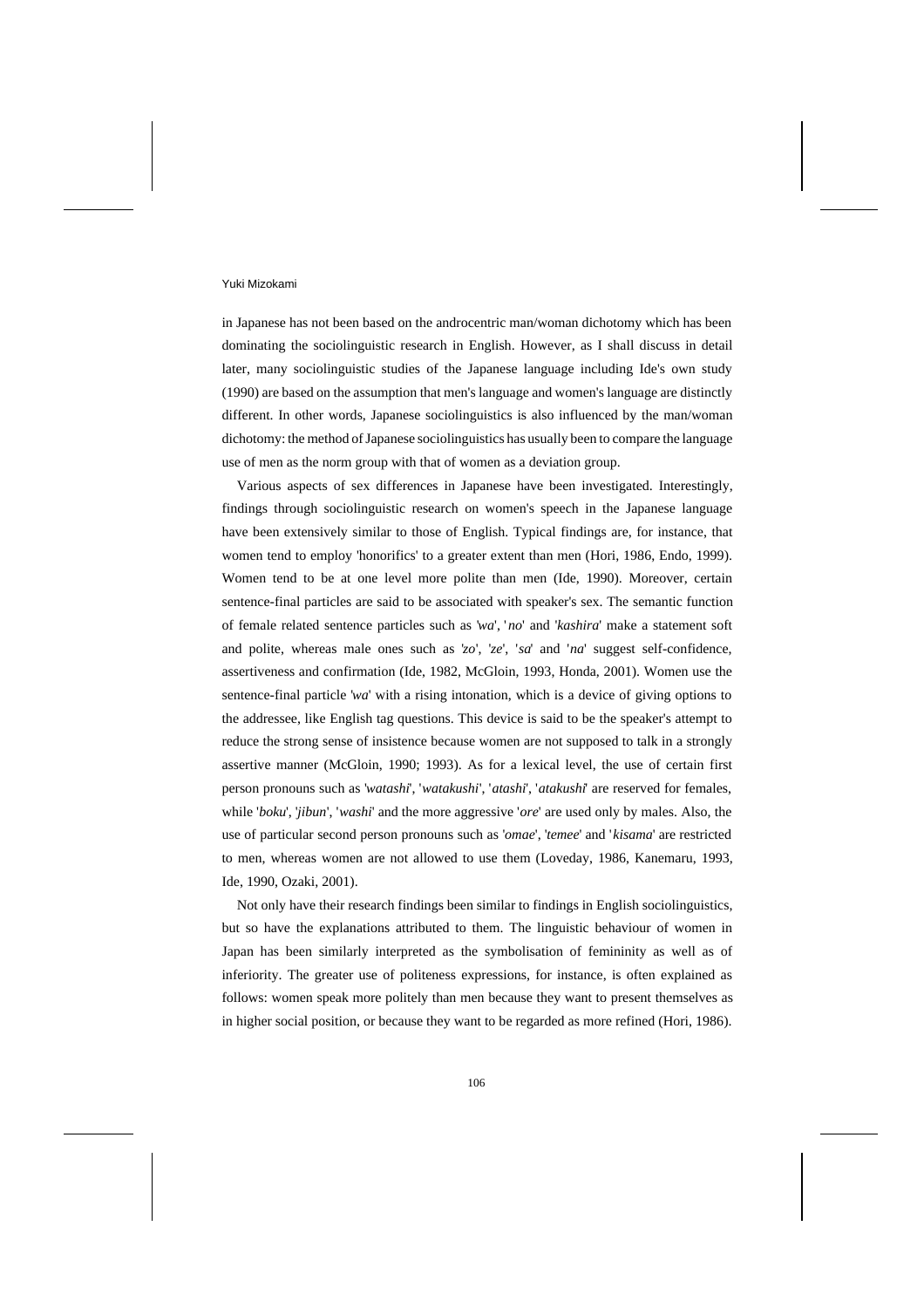Interestingly, this 'status consciousness' explanation is almost the same as that of Trudgill's.<sup>2</sup> Regarding women's inferiority, Ide (1993, 8-9) claims that the idea of considering women's language as inferior does not actually apply to the Japanese sociolinguistics unlike English sociolinguistics. Rather Ide (1993, 10) argues that Japanese sociolinguistics considers women's language as different. As can be seen, this argument is just the same as the arguments between the dominance approach and difference approach.<sup>3</sup> Whether women's language is seen inferior or different, the result would be the reinforcement of the man/woman dichotomy.

'Not assertive, but overly polite and tentative' women's language has been found in various pieces of research as I have discussed above, and certainly this has become rooted as 'common sense' or 'truth', or what I would like to call 'the Dominant Discourse' in this paper, within the language and sex difference research in Japanese sociolinguistics. However, similar to the case of English-speaking women, many Japanese women deviate from these stereotypes in many situations. Uchida (1993, 156) argues that a look at any transcribed text could tell us whether an utterance is made by a male or female without listening to the voice. Then the Dominant Discourse in Japanese sociolinguistics would assert that the utterances such as the following are typically men's language.

- (1) A: *Gohan tabeta?* (= Have you eaten (lunch)?) B: *Un, ie de kuttekita.* (= Yeah, I had at home.)
- (2) *Ah, ketsu ni ase kaita.* (= Oh, my bottom is sweaty.)
- (3) *Omae, damattore!* (= You, shut up!)

However, all of these expressions above were uttered by actual female college students

<sup>&</sup>lt;sup>2</sup> Trudgill states that women speak in a more standard way than men. He explains this as women being more status conscious than men (Trudgill, 1975).

<sup>&</sup>lt;sup>3</sup> The 'dominance' approach sees women as an oppressed and marginalised group, and interprets linguistic differences in women's and men's speech as a reflection of men's dominance and women's subordination. On the other hand, the 'difference' approach emphasises the idea that women and men belong to separate subcultures to which no pejorative value should be attached. The sex differences in language use are interpreted as reflecting these distinct subcultures. If one takes the 'dominance' approach, there is a risk of degrading women as passive victims whose cultural forms have no positive attributes. By contrast, if one opts for the 'difference' approach, one seems to ignore the political questions of actual male dominance in society whilst posturing objectivity. In the end, neither approach can be politically advantageous for women (See Mizokami, 2002).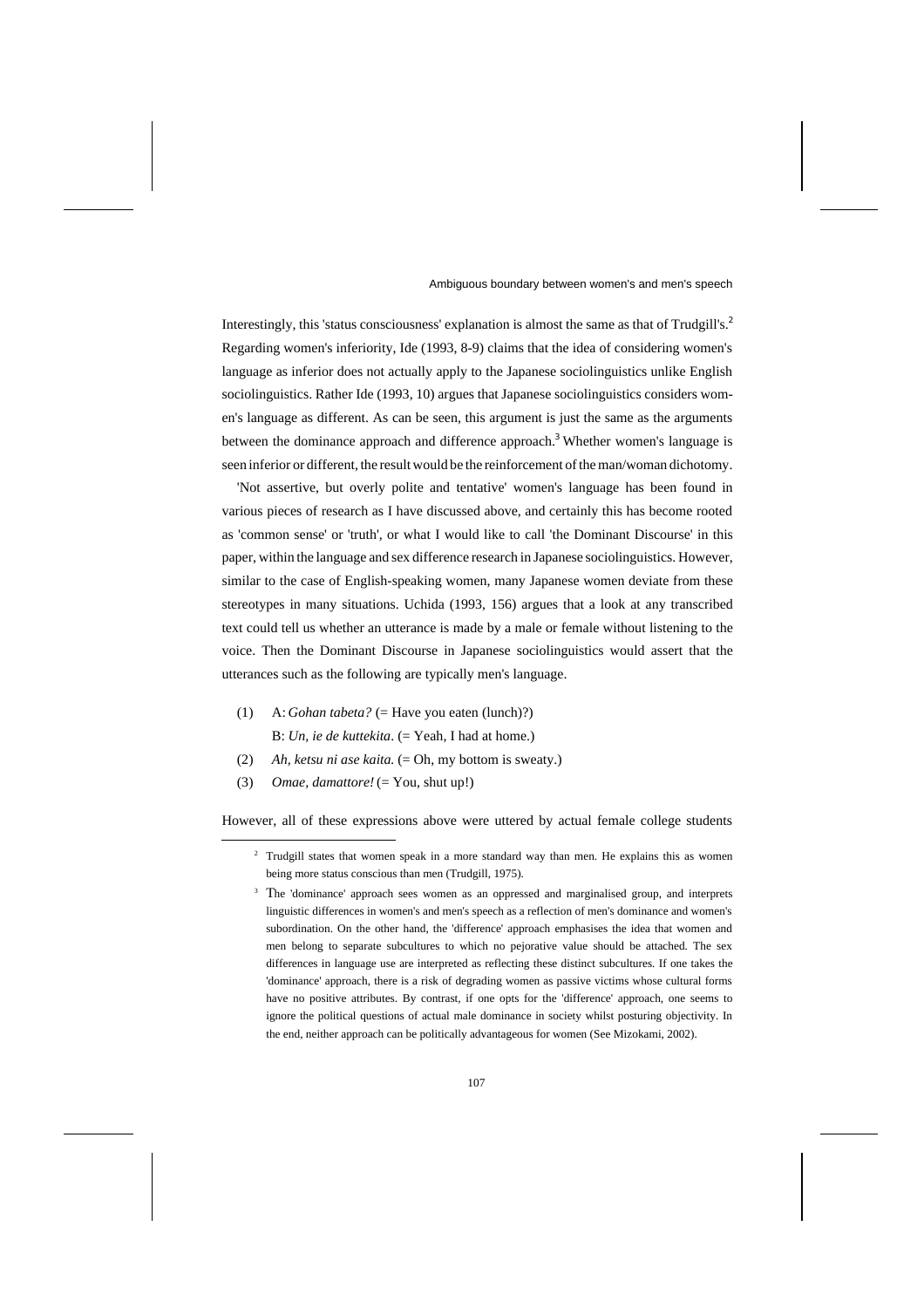whom I happened to witness in the college where I am working. In (1), the person B uses the verb '*kuu*' which is usually considered a vulgar form of the verb '*taberu* (= to eat)'. In (2), the Dominant 'women speak politely' Discourse in sex difference research would claim that women do not use the expression like '*ketsu*', a vulgar form of the noun '*shiri'* (= bottom)'; instead women should say '*oshiri*', which is a polite form of '*shiri*'. In (3), the Dominant 'women's language' Discourse often says that the use of '*omae*', a Japanese second person pronoun, is restricted to males. In fact, I can ubiquitously see that female students in my college use the above expressions both to males and females. Thus it can be said that similar to the case of English sociolinguistics, 'polite' female speakers should be seen as merely a stereotype and do not always represent reality. It is important to note that the androcentric ideology has influenced both English and Japanese sociolinguistic research almost in the same way: the Dominant 'women do not speak in assertive, but polite and tentative ways' Discourse has been rooted in both English-speaking and Japanese-speaking countries.

# 2. A critical assessment of the Dominant 'women's language' Discourse in Japanese

Now I would like to show how the androcentric ideology has affected the Japanese sociolinguistic findings on sex differences. As has been pointed out earlier, one of the most common research findings about women's language is the politeness of women's speech. Let me consider the validity of the Dominant Discourse within Japanese sex difference research, which is, 'women speak more politely' Discourse. Amongst many studies which found sex differences in the use of polite forms, or 'honorifics', I shall take up the works conducted by Ide (1990) and Hori (1986), as influential representatives of these studies. Ide's work (1990) is based on the survey conducted by Ide et al. in 1986. According to Ide (1990, 66), the survey they conducted involved asking 256 men and 271 women in Tokyo about their use of polite linguistic forms. The men were mostly businessmen and the women were mostly housewives. The survey asked the subjects which linguistic forms they would use for the different types of addressees. The politeness levels of linguistic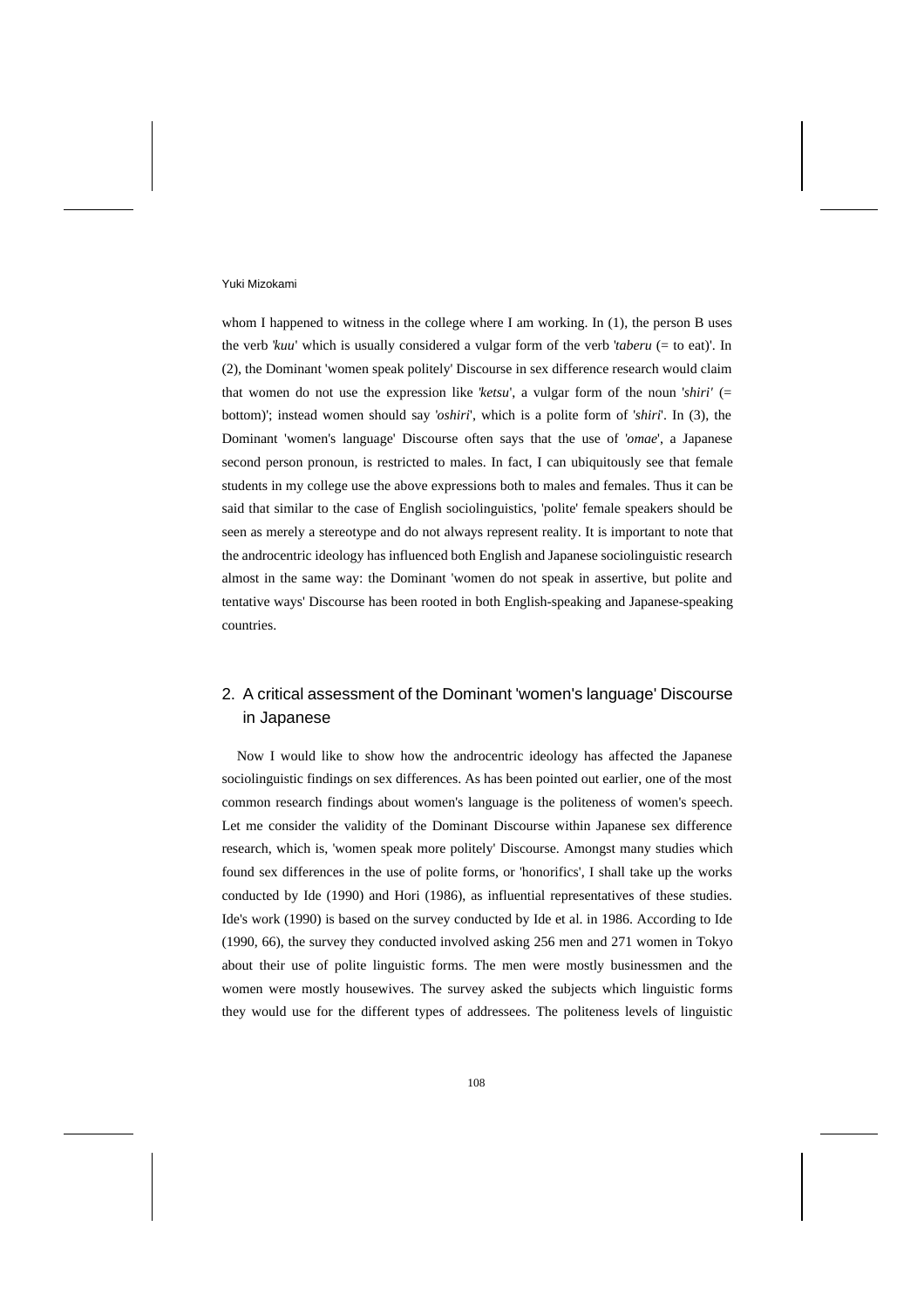forms which the informants reported that they would use for various types of addressee are shown according to sex in Table 1. Numbers indicate average scores of politeness, 1 being least polite and 5 being most polite. Ide (1990, 67) reports that for 9 types of addressee out of 12, women would use more polite linguistic forms than men. Ide concludes that this numerical evidence shows the women's use of more polite linguistic forms.

| Types of addressee                   | Men  | Women |
|--------------------------------------|------|-------|
| a. Child                             | 1.39 | 1.15  |
| b. Spouse                            | 1.41 | 1.85  |
| c. Delivery person                   | 2.19 | 2.39  |
| d. Friend                            | 2.15 | 2.55  |
| e. Workplace inferior                | 1.91 | 2.39  |
| f. Same-status colleague             | 2.41 | 2.45  |
| g. Neighbour                         | 3.72 | 3.25  |
| h. Spouse's friend                   | 3.53 | 3.99  |
| i. Parent at P.T.A. meeting          | 3.83 | 3.5   |
| <i>i</i> . Instructor of hobby group | 3.99 | 4.31  |
| k. Daughter's or son's professor     | 4.19 | 4.4   |
| 1. Workplace superior                | 4.31 | 4.39  |

Table 1: Degree of politeness level of linguistic forms used for types of addressee (cited from Ide, 1990, 66)

Ide's finding actually supports the general public's common sense about women's politer speech. However, I found that the subjects of the survey by Ide et al. in 1986 were rather partial. Although Ide (1990) did not give us information about her subjects in detail, I found out that the ages of informants were from 42 to 60 for the men, and from 40 to 62 for the women. Thus the informants are all middle-aged or older. As I pointed out earlier, my casual observation of college students suggests that young female speakers do not seem to be using much of the alleged women's language. Likewise Endo (1999, 109-110) reveals that women in their 40s use more honorifics than women in their 20s and 30s. This being the case, it can be assumed that older women such as Ide's informants use more polite forms than young women. Therefore it should be important to investigate the language use of younger women before reproducing the Dominant Discourse of 'women speak more politely than men' which would result in reinforcing the man/woman binary division.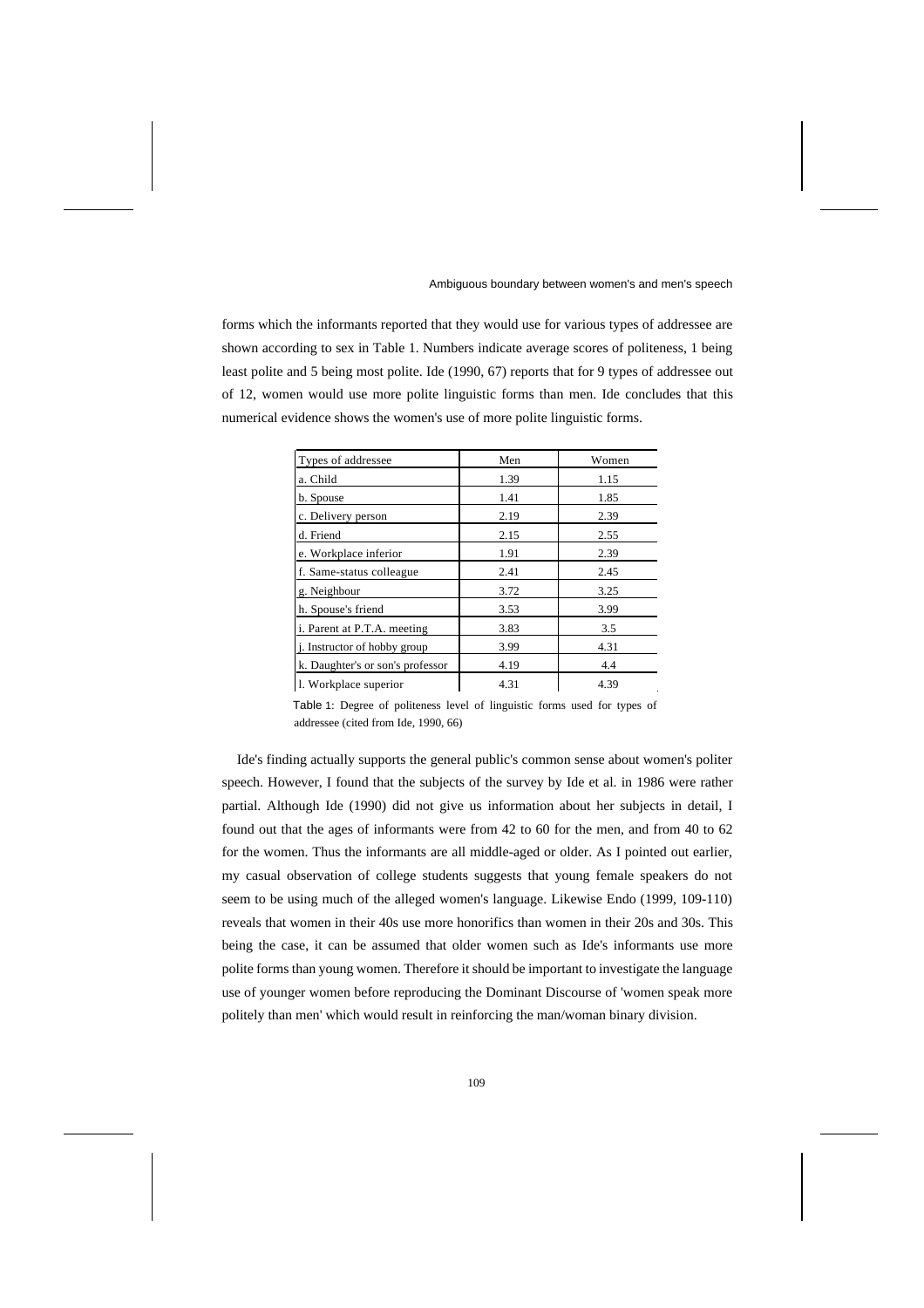On the other hand, Hori's study (1986) is also based on the survey conducted by Ide et al. in 1986. In fact, Hori is one of the members who conducted that research. Based on Hori (1986, 375-377), Japanese predicates can be divided into two states, 'plain' and 'polite', each conveying the same information but differing in stylistic and social connotations. She divides Japanese verbs into two portions: 'base' and 'ending'. To sum up, a Japanese verb can be separated into two portions, 'base' and 'ending', each having two states, 'polite' and 'plain'.

Hori (1986) focuses on the use of the verb '*iku*', which usually means 'to go'. She categorises the verb variants into four groups according to the degree of politeness. In combination with the suffix '-*u*', the stem '*ik*-' can form a plain base, '*iku*'. If the stem '*ik*-' is followed by an honorific suffix '-*are*-', the result is a polite base, '*ikare*-'. There are other stems, such as '*irassha*-', '*oidenina*-' etc. which are 'honorific' by themselves. They form 'honorific' (polite) bases as well. These are designated as <+H>, which means the base is 'honorific'. When the stem '*ik*-' is used without an honorific suffix, it forms plain bases. They will be described as <-H>, meaning the base is not 'honorific'. The same designations can be given to the ending. If the ending contains an honorific auxiliary '-*mas*-' or an honorific copula '-*des*-', it will be regarded as <+h>, meaning the ending is honorific. If the ending has neither of them, it will be considered as <-h>, meaning the ending is not honorific. Thus the verb '*iku*', in its dictionary form may be designated as  $\langle$ -H, -h $\rangle$ , the least polite form, meaning both the base and the ending are non-honorific. On the other hand, when both the base and the ending are honorifics, it will be categorised as  $\lt +H$ ,  $+h$ , the most polite form. If a verb has honorifics either in the base or in the ending, it will be categorised as either <+H, -h> or <-H, +h>. In this way, the variants of the verb '*iku*' are divided into four categories.

Hori (1986) investigates which of the four categories is used by male and female speakers in her data in speaking to different kinds of addressees. Table 2 shows the case of speaking to a person with whom both female/male informants are commonly associated.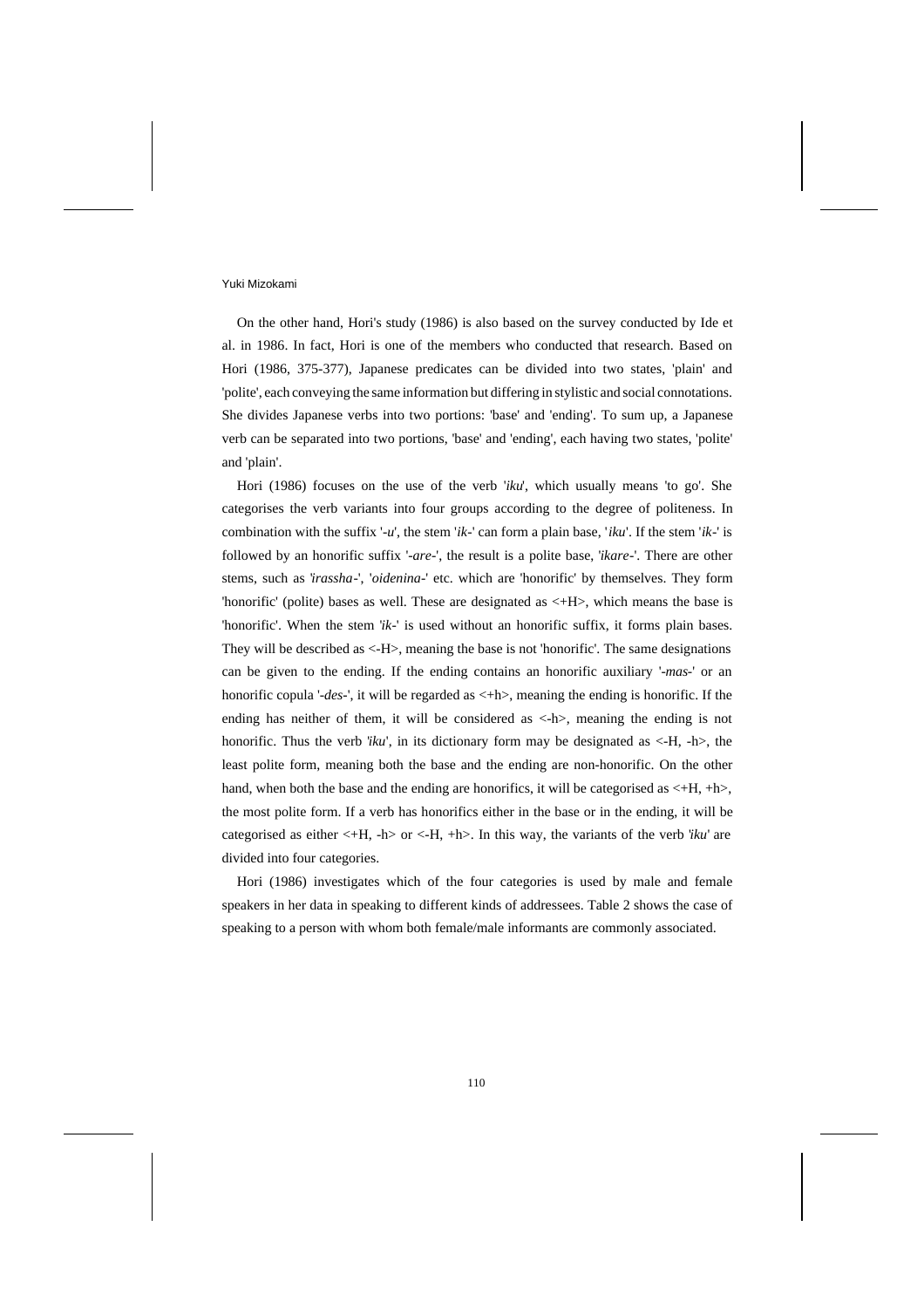| category<br>of<br>people               |               | spouse |             | son/daughter |               | sibling       |       | friend        |          | neighbour       |               | son's/daugh-<br>ter's<br>teacher/profe<br>-ssor |
|----------------------------------------|---------------|--------|-------------|--------------|---------------|---------------|-------|---------------|----------|-----------------|---------------|-------------------------------------------------|
|                                        | male          | female | male        | female       | male          | female        | male  | female        | male     | female          | male          | female                                          |
|                                        | $\frac{9}{6}$ | $\%$   | %           | $\%$         | $\frac{9}{6}$ | $\frac{9}{6}$ | %     | $\frac{9}{6}$ | %        | $\frac{9}{6}$   | $\frac{0}{0}$ | %                                               |
| $\left\langle -H_{-} -h \right\rangle$ | 98.16 61.11   |        | 99.56 99.65 |              | 72.09         | 175.90        | 65.57 | 126.92        | 3.39     | 7.81            | $\Omega$      | 0.57                                            |
| $\leftarrow$ H. -h>                    | 1.23          | 10.49  | 0.44        | $\Omega$     | $\Omega$      | 7.23          | 5.74  | 46.15         | $\Omega$ | 27.34           | $\Omega$      | 1.14                                            |
| $-H, +h$                               | 0.61          | 22.22  | $\Omega$    | 0.35         | 25.58         | 14.46         | 21.31 | 10.44         | 25.42    | 15.63           | 4.76          | 0.57                                            |
| $\leftarrow$ H, $+h$                   | $\mathbf{0}$  | 6.17   | $\Omega$    | $\Omega$     | 2.33          | 2.41          | 7.38  | 16.48         | 71.19    | $ 49.22\rangle$ | 95.24         | 97.71                                           |
| $N =$                                  | 163           | 162    | 229         | 289          | 43            | 83            | 122   | 182           | 59       | 128             | 63            | 175                                             |

Table 2: Informants' choice of variants of *iku*, classified according to the existence/nonexistence of honorific morphemes in the base and ending (Categories of people common to male/female informants) (cited from Hori, 1986, 381)

Hori (1986, 380) concludes that there is virtually no sex difference in the choice of verb variants made by males and females when speaking to their son/daughter and to their son's/daughter's teacher/professor. When talking to neighbours and siblings, men actually tend to be more polite. In contrast, when talking to friends, men tend to favour the least polite form, whereas women tend to use slightly more polite forms. She then argues that the biggest difference occurs in relation to 'spouse'.

While almost all men  $(98.16%)$  use <-H, -h towards their wives, wives use more polite forms, in addition to the least polite forms in <-H, -h>, towards their husbands. It is worth noting in this table that the added sum of  $\lt H$ ,  $-h$ and  $\langle$ -H, +h  $\rangle$  of wives (32.71%) far exceeds that of husbands (1.84%). This figure suggests that wives treat their husbands much more politely than vice versa. (Hori, 1986, 380)

Hori's data above shows that women speak more politely than men in regard to spouse and friend in everyday interactions in which both men and women commonly participate.

Next, Hori (1986) analyses the case of speaking to a person with whom each sex of the informants is separately associated.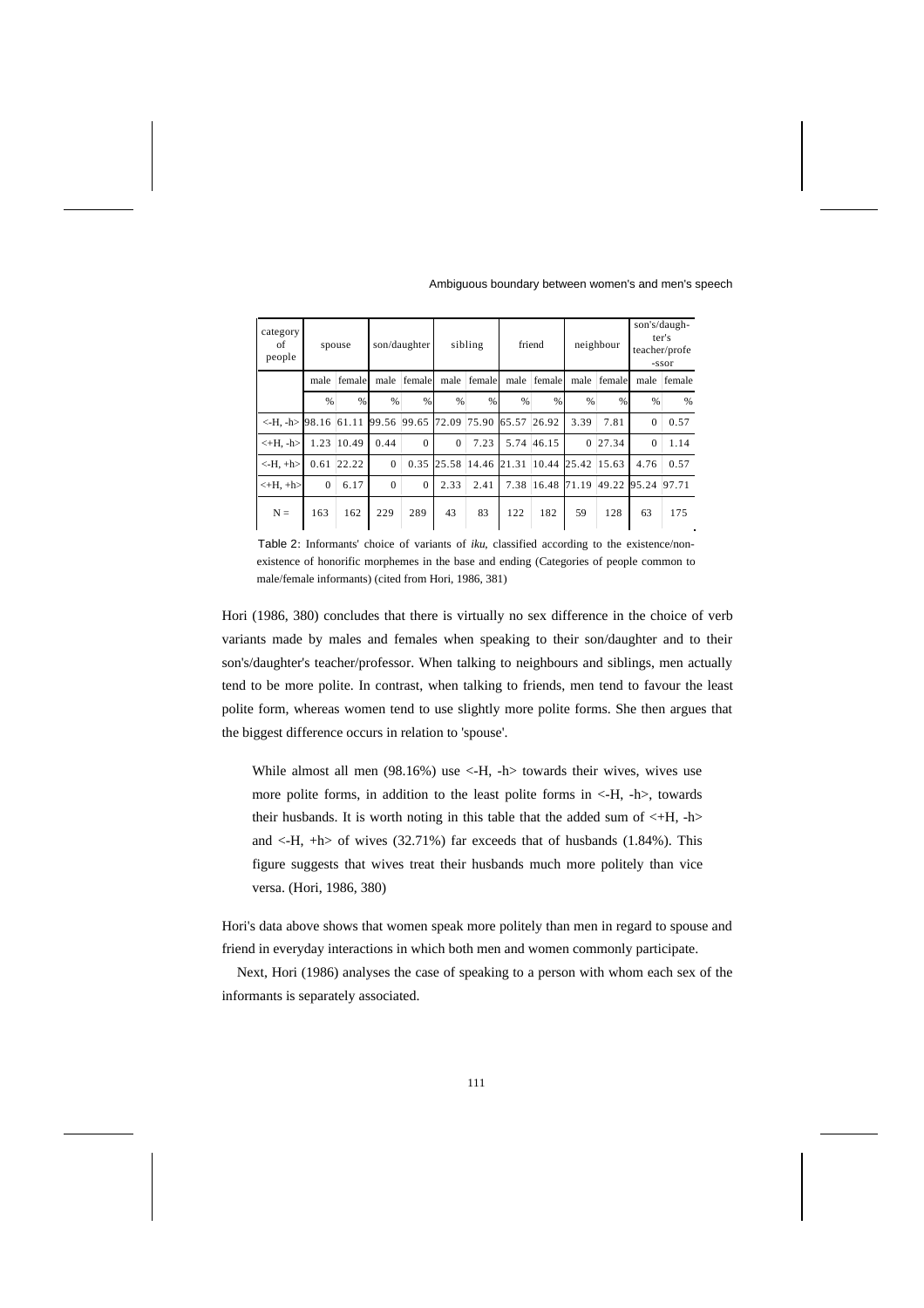| informant's<br>sex                  |                                    |                                  | male               |                            |                    | female                             |                                      |                      |  |
|-------------------------------------|------------------------------------|----------------------------------|--------------------|----------------------------|--------------------|------------------------------------|--------------------------------------|----------------------|--|
|                                     | work-<br>place<br>subordi-<br>nate | same<br>status<br>collea-<br>gue | business<br>client | work-<br>place<br>superior | delivery<br>person | parent at<br><b>PTA</b><br>meeting | instruct-<br>or of<br>hobby<br>group | spouse's<br>superior |  |
|                                     | %                                  | %                                | %                  | %                          | %                  | %                                  | %                                    | %                    |  |
| $-H, -h$                            | 80.60                              | 46.97                            | 7.27               | 1.65                       | 31.25              | 2.86                               | $\Omega$                             | 0.64                 |  |
| $\left\langle +H, -h \right\rangle$ | 0.50                               | 3.03                             | 0.91               | 0.83                       | 21.25              | 27.62                              | 0.88                                 | $\Omega$             |  |
| $-H, +h$                            | 16.42                              | 40.15                            | 16.36              | 7.02                       | 36.25              | 6.67                               | 0.88                                 | $\Omega$             |  |
| $\left\langle +H, +h \right\rangle$ | 2.49                               | 9.85                             | 75.45              | 90.50                      | 11.25              | 62.86                              | 98.23                                | 99.36                |  |
| $N =$                               | 201                                | 132                              | 110                | 242                        | 80                 | 105                                | 113                                  | 156                  |  |

Table 3: Informants' choice of variants of *iku*, classified according to the existence/nonexistence of honorific morphemes in the base and ending (Categories of people different in each sex of the informants) (cited from Hori, 1986, 382)

By examining Table 3, Hori (1986, 383) argues that for females there is no category spoken to using the least polite category <-H, -h> most frequently. Even a 'delivery person' is most frequently spoken to in the more polite <-H, +h> forms. She then claims that these findings support the common impression that women use more honorifics than men.

[T]here is no one, except children, to whom women can safely use forms which apparently lack politeness, for the reason that none of these people, even 'delivery person', are not clearly ranked below the housewife in social status. (Hori, 1986, 383)

Hori (1986, 384-385) speculates that since men need to be regarded as capable, powerful, energetic and trustworthy especially in the workplace situation, they use fewer honorific verb forms, whereas housewives have no such place. The different choice of linguistic forms made between males and females comes not from their sex *per se* but from different role-relations in society. This explanation parallels the 'difference' approach which claims that women speak differently from men because each sex belongs to different subcultures. This argument may result in strengthening the androcentric man/woman dichotomy which works to maintain male hegemony. Indeed, if Hori (1986) had compared the language use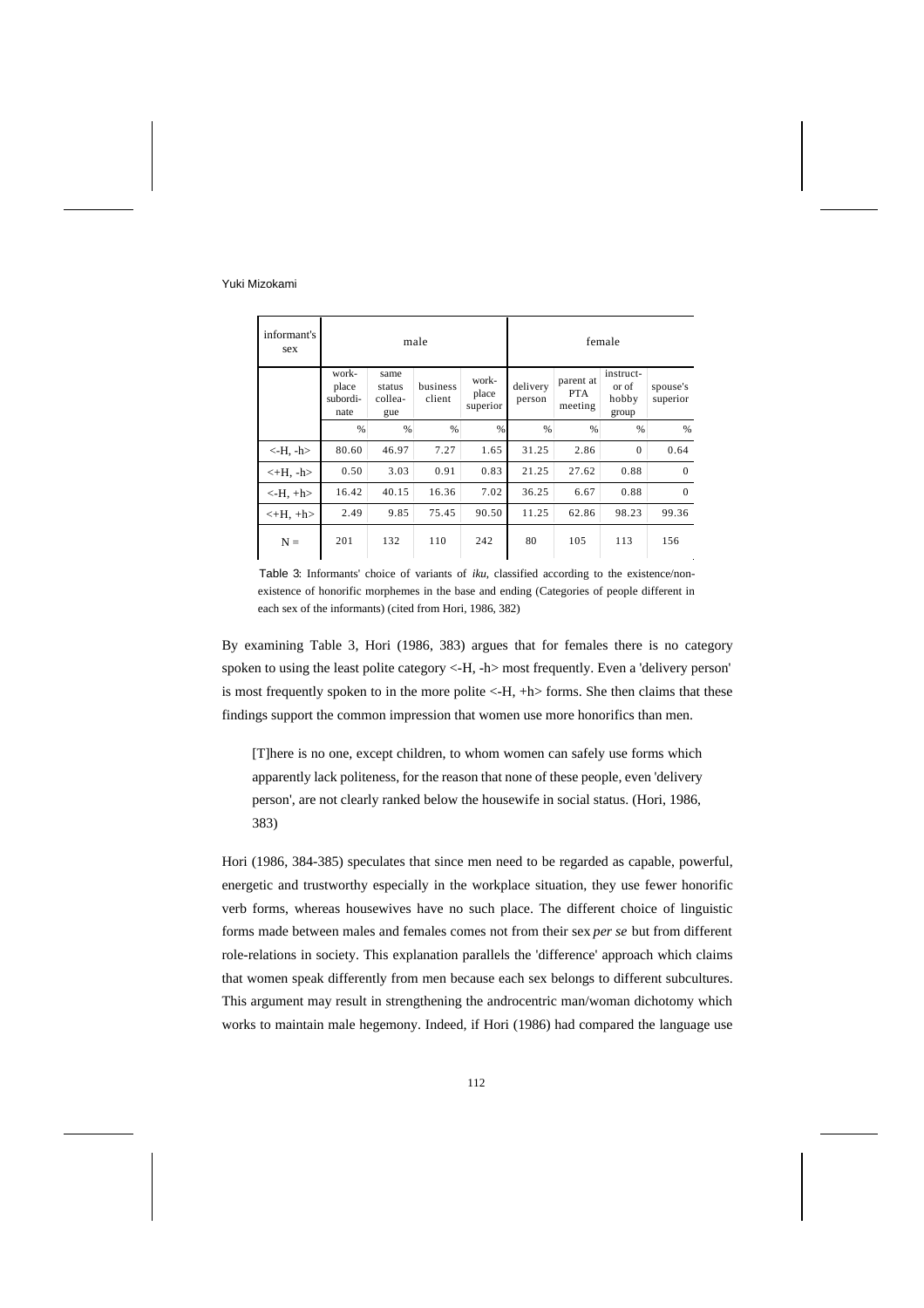of men with that of working women, she might have concluded that men's language and women's language are similar and that there is no clear-cut boundary between them.

Ide's work (1990) and Hori's work (1986) both support the 'women speak more politely' stereotype and the 'women speak differently from men' stereotype. Nevertheless, I would argue that because of the age range of their informants and the disparity between sexes in terms of occupation, they reached such a finding to support the Dominant Discourse of female speech. In this sense, feminist linguists in Japan, even unconsciously, have been accomplices in reinforcing the man/woman dichotomy as well as feminist linguists studying the English language. To undermine the man/woman binary opposition, I shall now try to show the actual boundary ambiguity between the women's speech and men's speech based on my own survey result.

### 3. Boundary ambiguity between men's language and women's language

My experience as a college teacher has suggested to me that young female speakers frequently use so-called men's language. In order to support my impression that the boundary between women's language and men's language is actually becoming ambiguous and thereby to weaken the man/woman dichotomy, I conducted a survey on the use of honorifics by my college students. To facilitate comparison with previous studies, my survey was deliberately based on the method used by Hori (1986) and Ide (1990). The subjects in my survey were 82 female students and 62 male students attending K College in Aichi Prefecture. Their ages ranged from 18 to 26.

I asked questions to all these students individually or in groups, the questions being based on a questionnaire, during the months of May and June, 2002. The questions were (1) what variant of '*iku*' do you usually use when asking '*itsu-iku-ka* (= When do you go?)' to each category of person? Write one variant for each category; (2) Do you use honorifics in your daily life? If yes, to whom do you use them? Question 1 was the same as that asked by Hori (1986) and Ide (1990), although the categories of person were modified from theirs in accordance with the students' contemporary life styles.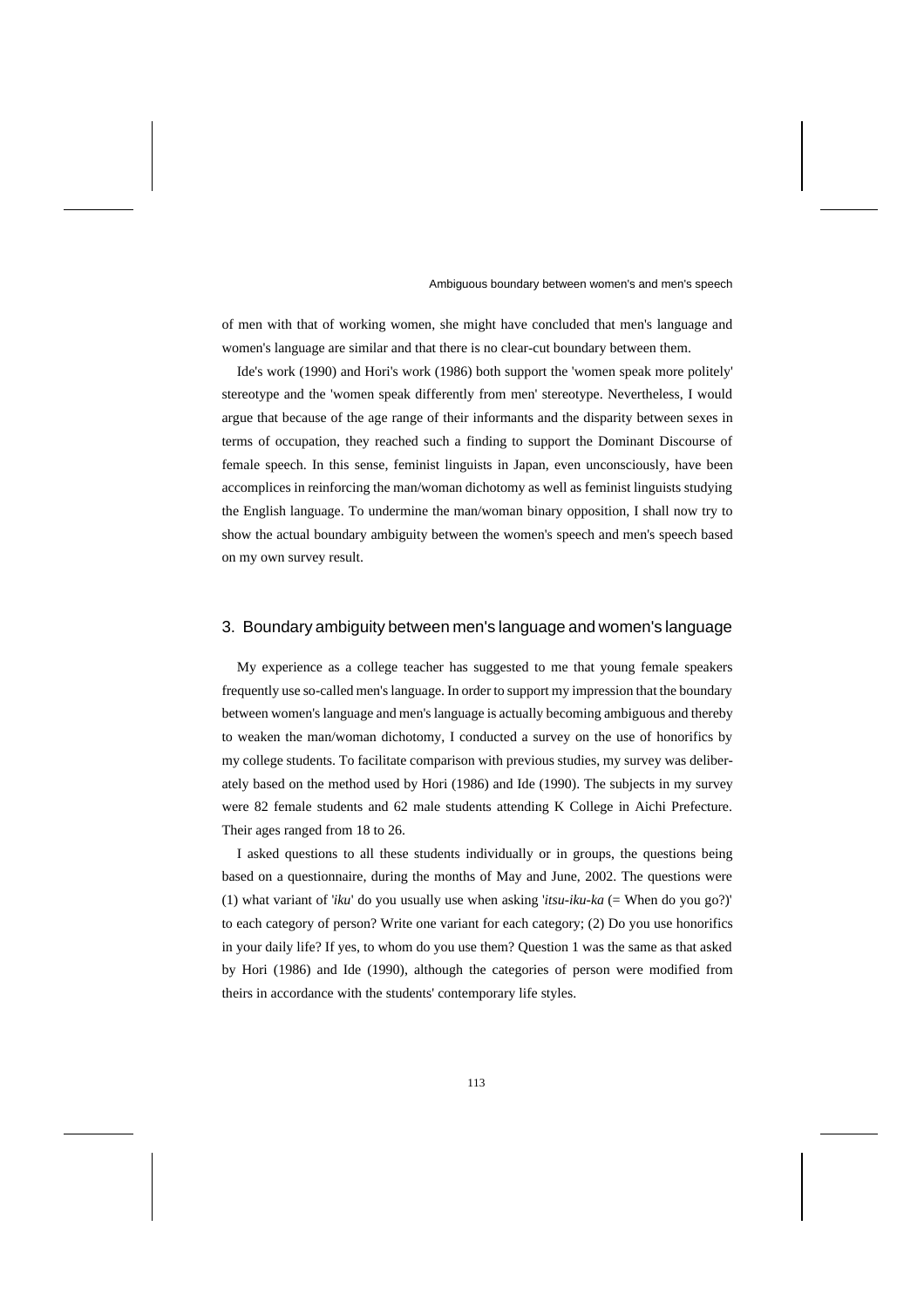#### 3.1. Discussion

Taking Question 2 first, 87.1% of males and 91.5% of females answered that they use honorifics in daily life, whereas 12.9% of males and 8.5% of females answered that they never use honorifics in daily life. Most of them said that they use honorifics when talking to customers of their part-time workplaces, part-time workplace superiors, college seniors, college teachers and other people who are older than themselves. Thus it would appear that there is no marked sex difference in answers to this particular question in the sense that the majority of both males and females reported that they do speak politely to certain people in certain contexts.

Now let me analyse their answers to Question 1. As I have noted, Ide's and Hori's informants were mostly businessmen and housewives. In my case, provided that the students, both males and females, do not have such different social roles in terms of sex as Ide's and Hori's informants, I gave all of them the same ten categories of people in answering the question beforehand. These categories are: parents, older siblings, younger siblings, friends, seniors at the college and part-time workplaces, juniors at the college and part-time workplaces, bosses at part-time workplaces, college teachers, college administrators and neighbours. All the variants of '*iku*' used for these categories of people have been sorted into four groups according to Hori's (1986) classification. The result is displayed in Table 4. As I told them if they did not have or they did not usually communicate with a given category of people, they could leave the category blank, the numbers of people who answered to a given category differ, as is shown in the table (see the N row in Table 4). For ease of comparison, the form of the table is the same form as Hori's.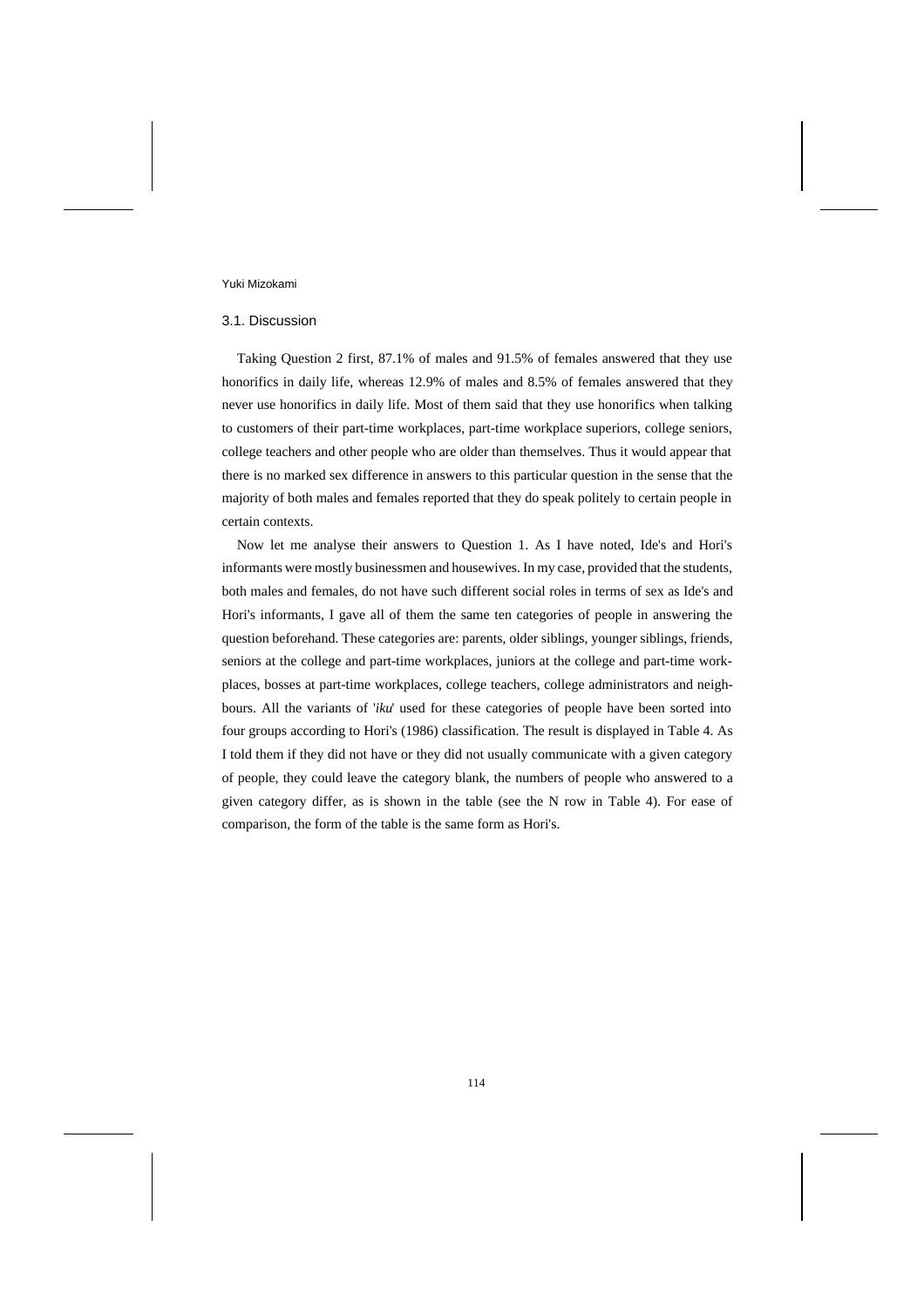| category of<br>people |              | parents        |               | older siblings |                | younger siblings |              | friends        |               | seniors at<br>college & work |
|-----------------------|--------------|----------------|---------------|----------------|----------------|------------------|--------------|----------------|---------------|------------------------------|
|                       | male         | female         | male          | female         | male           | female           | male         | female         | male          | female                       |
|                       | %            | %              | $\frac{0}{6}$ | %              | %              | $\%$             | %            | $\%$           | $\frac{0}{6}$ | $\%$                         |
| $\langle$ -H, -h $>$  | 100          | 100            | 100           | 100            | 100            | 100              | 98.4         | 100            | 8.2           | 11.4                         |
| $\lt$ +H, -h>         | $\Omega$     | $\Omega$       | $\mathbf{0}$  | $\overline{0}$ | $\Omega$       | $\Omega$         | $\mathbf{0}$ | $\overline{0}$ | $\mathbf{0}$  | $\theta$                     |
| $\langle$ -H, +h $>$  | $\Omega$     | $\overline{0}$ | $\mathbf{0}$  | $\overline{0}$ | $\Omega$       | $\mathbf{0}$     | 1.6          | $\theta$       | 82.0          | 86.1                         |
| $<$ +H, +h>           | $\mathbf{0}$ | $\overline{0}$ | $\mathbf{0}$  | $\mathbf{0}$   | $\overline{0}$ | $\mathbf{0}$     | $\theta$     | $\theta$       | 9.8           | 2.5                          |
| $N =$                 | 62           | 82             | 49            | 58             | 51             | 64               | 62           | 81             | 61            | 79                           |

| category of<br>people |          | juniors at<br>college & work |          | bosses at work |          | college teacher. |              | college<br>administrators |          | neighbours    |
|-----------------------|----------|------------------------------|----------|----------------|----------|------------------|--------------|---------------------------|----------|---------------|
|                       | male     | female                       | male     | female         | male     | female           | male         | female                    | male     | female        |
|                       | %        | $\%$                         | $\%$     | %              | %        | $\%$             | %            | $\%$                      | %        | $\frac{0}{0}$ |
| $\langle$ -H, -h $>$  | 96.7     | 94.6                         | 6.9      | 1.4            | 11.7     | 7.3              | 13.1         | $\mathbf{0}$              | 11.5     | 2.5           |
| $\lt$ +H, -h>         | $\Omega$ | $\mathbf{0}$                 | $\theta$ | $\theta$       | $\Omega$ | $\mathbf{0}$     | $\mathbf{0}$ | $\theta$                  | $\Omega$ | $\theta$      |
| $-H, +h$              | 1.7      | 5.4                          | 58.6     | 76.4           | 56.7     | 70.7             | 68.9         | 70.4                      | 65.6     | 82.7          |
| $\lt$ +H, +h $>$      | 1.7      | $\mathbf{0}$                 | 34.5     | 22.2           | 31.7     | 22.0             | 18.0         | 29.6                      | 23.0     | 14.8          |
| $N =$                 | 60       | 74                           | 58       | 72             | 60       | 82               | 61           | 81                        | 61       | 81            |

Table 4: Students' choice of variants of *iku*, classified according to the existence/non-existence of honorific morphemes in the base and ending

Let me first mention that when talking to parents or older and younger siblings, 100% of men and women chose <-H, -h> category. Obviously there is no sex difference here. When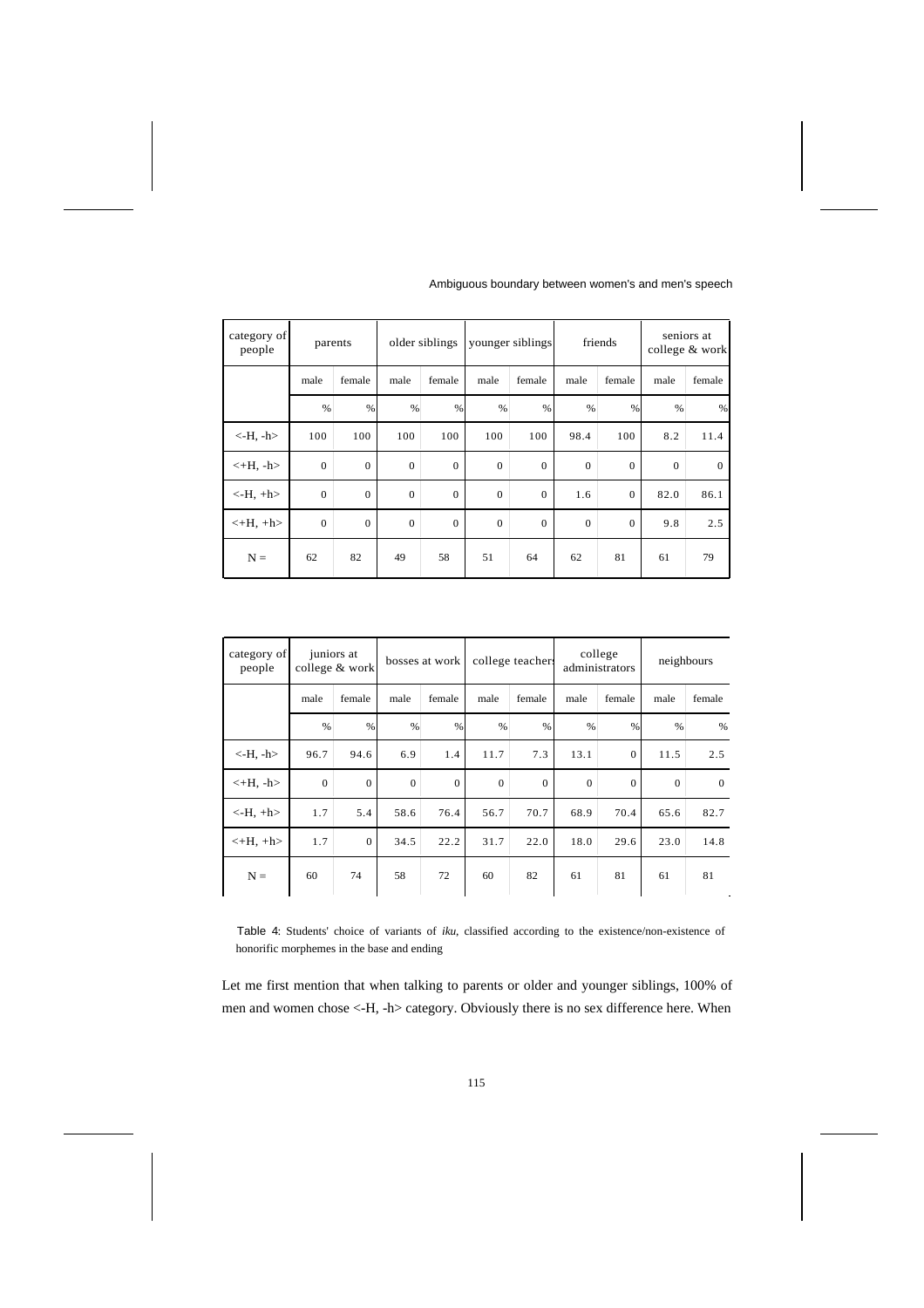talking to friends, 98.4% of men and 100% of women chose <-H, -h> category: the difference between the sexes is negligible here unlike the case of the Hori's informants. When interacting with their juniors at the college and workplaces, 96.7% of men and 94.6% of women chose the <-H, -h> category. Here again, the difference between the sexes is insignificant.

However, if we focus on the use of  $\lt +H$ ,  $+h$  category by either sex, some interesting features can be found. When talking to their seniors at the college and their workplaces, their juniors at the college and their workplaces, their bosses at their workplaces, college teachers and neighbours, men claimed that they use the <+H, +h> category, the most polite form, much more than women. Especially when interacting with bosses and college teachers, men's use of <+H, +h> category far exceeds women: 34.5% of men and 22.2% of women claimed to use <+H, +h> to their bosses at part-time workplaces, and 31.7% of men and 22.0% of women said they use  $\lt H$ ,  $+h$  category with college teachers. This tendency indicates that male college students may use more honorifics than female college students contrary to the Dominant 'women use more honorifics than men' Discourse. This finding could also undermine the women's 'status consciousness' stereotype — that women speak more politely than men because they want to be regarded as more refined. The result of my survey does not support the common idea that women are more status conscious than men: if women were more status conscious and they were bound up with the idea of feminine speech, my female informants would have written expressions categorised as  $\lt H$ ,  $\pm h$ more. It can then be argued that the women in my survey do not appear to be as status conscious as the Dominant Discourse claims, or that younger women may not be so tied to the idea of women's language than older women.

In terms of the added sum of the use of  $\lt H$ ,  $+h$ ,  $\lt H$ ,  $+h$  and  $\lt H$ ,  $-h$  categories, which refers to the overall use of politer forms, women slightly exceed men in interacting with the five categories of people: 'juniors at the college and workplaces', 'bosses at part-time workplaces', 'college teachers', 'college administrators' and 'neighbours', whereas men slightly exceed women only when talking to 'friends' and 'seniors at the college and workplaces'. One might be led to argue that overall women use more honorifics than men. However, in fact it is difficult to definitely conclude that women use more honorifics than men by only looking at this tendency since the differences in rates are very small except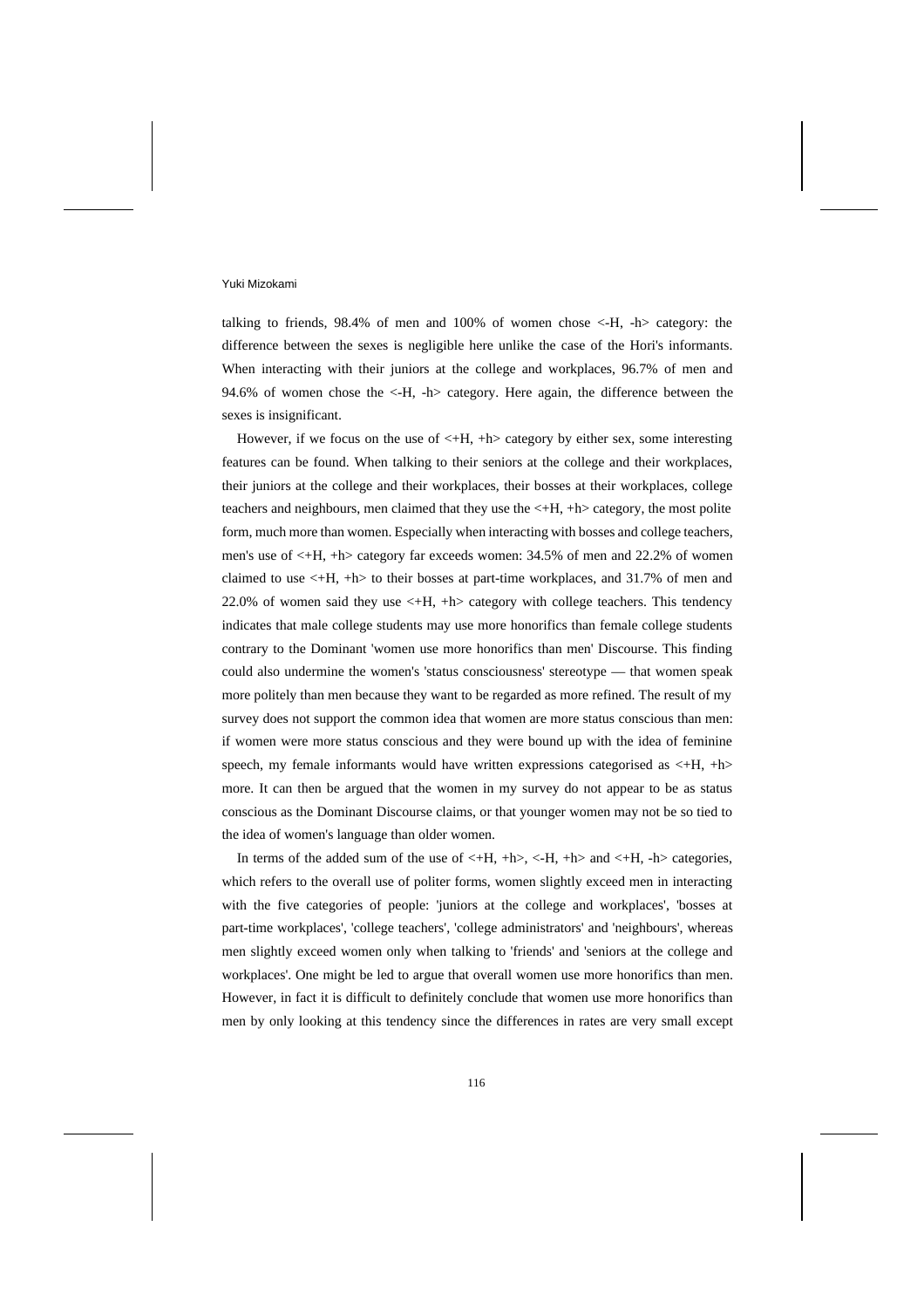for the 'college administrators' category.

I would speculate that the reason why 13.1% of the male students yet 0% of female students claimed that they would use the least polite form <-H, -h> in talking to college administrators is that the number of male students in K College is so small<sup>4</sup> that college administrators easily remember them and frequently talk to them to foster a friendly relationship. If so, then this suggests that the degree of familiarity may also affect the speaker's choice of linguistic form. This will be one of the topics of my future research.

Comparing the result of my survey with those of Ide's and Hori's, it is rather plausible to conclude that male students and female students do not notably differ in the overall use of honorifics towards a certain type of addressee. That I cannot find any definite signs of women's politer language use amongst my informants may suggest that the boundary between the men's and women's language use is actually ambiguous at least in terms of the use of honorifics and at least among the younger generation.

Next, in the table above one can easily notice that no one claimed that they would ever use the <+H, -h> variants of '*iku*' such as '*ikareru*', '*ikareruno*', '*irassharu*' and '*irassharuno*'. Accordingly I counted their overall frequency of the use of the variants of '*iku*'. I found that there are only 13 variants of the verb that more than 1% of either males or females claim that they would use. They are '*iku*', '*ikuno*', '*ikun*', '*ikunda*', '*ikuyo*', '*ikuga*', '*ikimasu*', '*ikimasuka*', '*ikunsuka*', '*ikun(o)desuka*', '*ikaremasu*', ' *ikaremasuka*', '*ikarerun(o)desuka*'. Of these 13 expressions, '*iku*', '*ikuno*' '*ikun*', '*ikunda*', '*ikuyo*', ' *ikuga*' are <-H, -h> expressions, whereas '*ikimasu*', '*ikimasuka*', '*ikunsuka*', '*ikun(o)desuka*' are <-H, +h>, and '*ikaremasu*', '*ikaremasuka*', '*ikarerun(o)desuka*' are <+H, +h> categories respectively. No stems which are honorific by themselves such as '*irassha-*' and '*oidenina-*' could be found in my informants' reported use of the verb '*iku*'. That the variation in young people's polite forms is limited may indicate that young people use honorific expressions less than old people. In short, it could suggest that young people overall, including young women, do not speak politely compared with the older generation, including older women.

Tables 5, 6 and 7 show the results of counting the students' overall use of the variants. Variants used by both males and females less than 1% are categorised altogether as

<sup>4</sup> At the moment, there are only about 70 male students in K College, whereas there are more than 600 female students.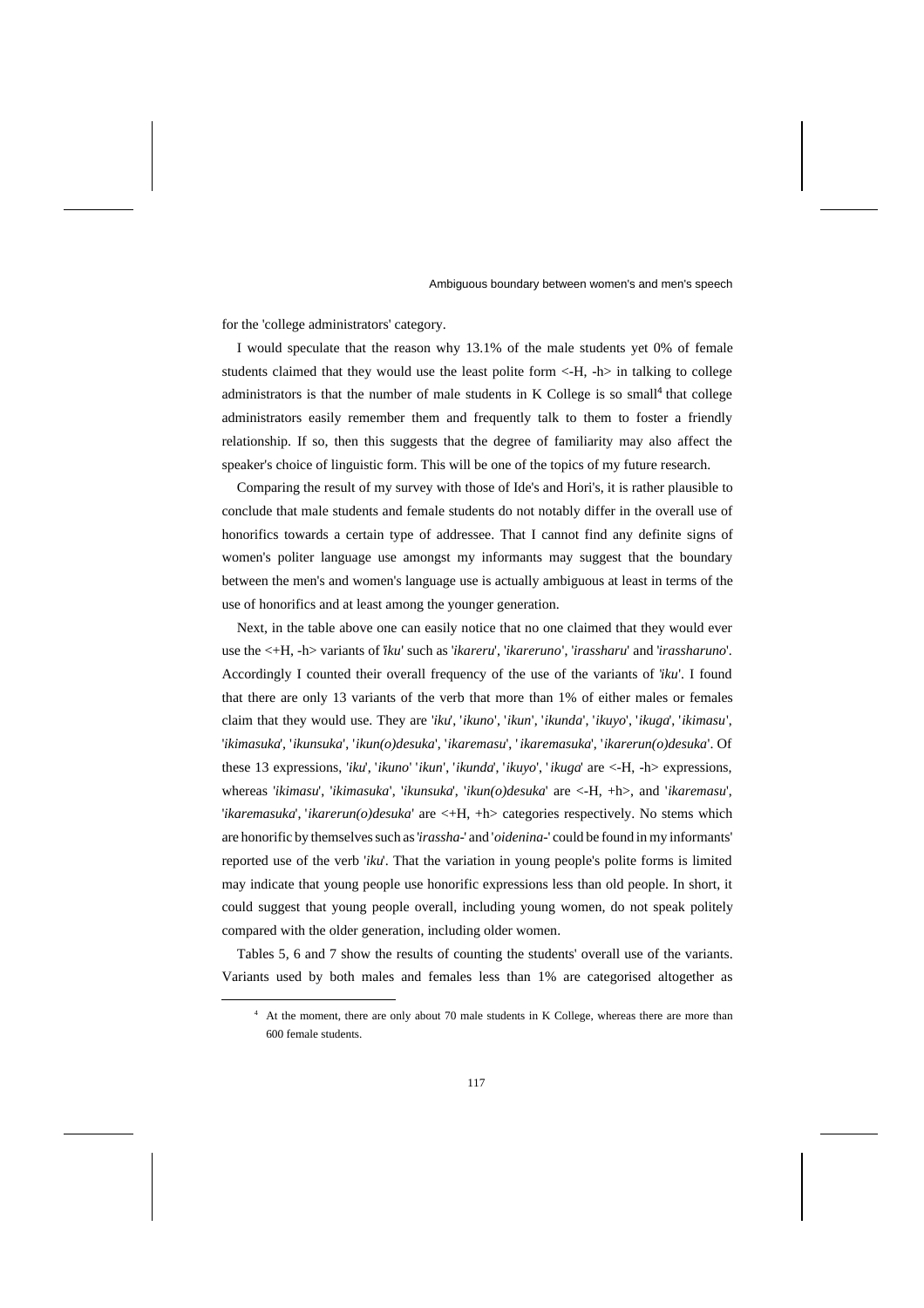'others'. Let me first show their use of <+H, +h> category, the most polite expression, to see if women really speak more politely than men.

| variant                | men   | women |
|------------------------|-------|-------|
| itsu-ikaremasuka       | 9.0%  | 5.3%  |
| itsu-ikarerun(o)desuka | 2.6%  | 3.8%  |
| itsu-ikaremasu         | 1.2%  | 0.5%  |
| others                 | 0%    | 0%    |
| total                  | 12.8% | 9.6%  |

Table 5: The students' use of  $\lt$ +H, +h > category

There are no expressions exclusively used by males or females here. The sum of the use of <+H, +h> category is: men 12.8% and women 9.6%. If we only looked at this result, we might be led to conclude that men's speech is more polite than women's speech. However, as the difference is very small, it is more plausible to claim that there is no explicit difference among male and female use of the most polite expressions.

| variant            | men   | women |
|--------------------|-------|-------|
| itsu-ikimasu       | 6.7%  | 1.2%  |
| itsu-ikimasuka     | 8.6%  | 6.7%  |
| itsu-ikun(o)desuka | 13.0% | 31.8% |
| itsu-ikunsuka      | 4.9%  | 0.1%  |
| others             | 0.4%  | 1.1%  |
| total              | 33.6% | 40.9% |

Next I shall display the result of their use of  $\langle-H, +h \rangle$  category, or less polite form.

Table 6: The students' use of <-H, +h> category

The sum of the use of <-H, +h> category is: men 33.6% and women 40.9%. Here women's use of the category exceeds men's. In particular, the women's use of '*itsu-ikun(o)desuka*' far surpasses men's use of it. This may suggest that women prefer less polite expressions such as '*itsu-ikun(o)desuka*' rather than the most polite expressions. The overall sums of  $\lt H$ ,  $+h$  and  $\lt H$ ,  $+h$  categories, or honorific expressions are: men 46.4% and women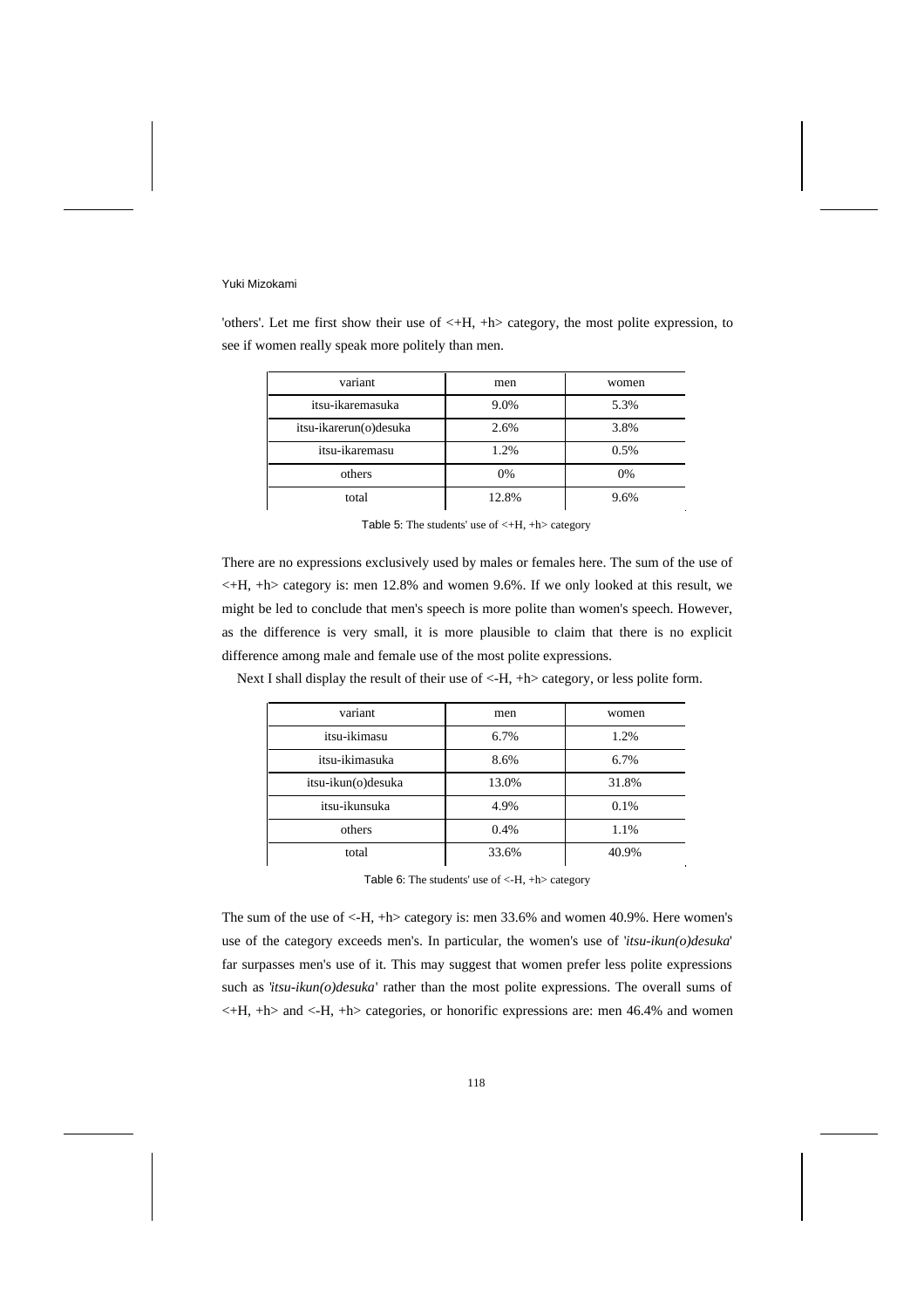50.5%. Again this result may not strongly suggest the Dominant 'women's language' Discourse which claims that women speak more politely. Furthermore one may note that there are no 'men only' expressions here.

Regarding the informants' use of <-H, -h> category, which is the plain form, the following results were obtained.

| variant     | men   | women |
|-------------|-------|-------|
| itsu-iku    | 23.6% | 9.7%  |
| itsu-ikuno  | 19.5% | 37.2% |
| itsu-ikun   | 4.9%  | 2.4%  |
| itsu-ikunda | 1.2%  | 0%    |
| itsu-ikuyo  | 1.2%  | 0%    |
| itsu-ikuga  | 1.1%  | 0%    |
| others      | 1.9%  | 0.3%  |
| total       | 53.4% | 49.6% |

Table 7: The students' use of <-H, -h> category

As can be seen, males' use of '*iku*' exceeds females', whereas the females' use of '*ikuno*' exceeds males'. The sentence-final particle '*no*' in the expression '*ikuno*' has been attributed to only females in the Dominant 'women's language' Discourse. However, as can be seen in the above, males use the expression quite frequently. I could then say that the sentence-final particle '*no*' is not sex categorical as it has been claimed. Rather it is used by both men and women regularly, making the boundary between men's language and women's language ambiguous.

By contrast, the sentence-final particle '*da*' included in the expression '*ikunda*' is often attributed to men within the Dominant Discourse of sex difference research in sociolinguistics. The result above certainly shows that this expression only appeared in male's use of the verb '*iku*'. However it is not persuasive to deduce through my survey that the sentence-final particle '*da*' is exclusive to men as only 1.2% of males claimed that they would say *'ikunda*'.<sup>5</sup> The expression '*ikun*' is a dialect-based informal expression used by people

<sup>5</sup> In fact Kobayashi (1993) reveals that high school girls often use such expressions as '*ikunda*' and '*ikunokane*' which have been attributed as males (Kobayashi, 1993, 188).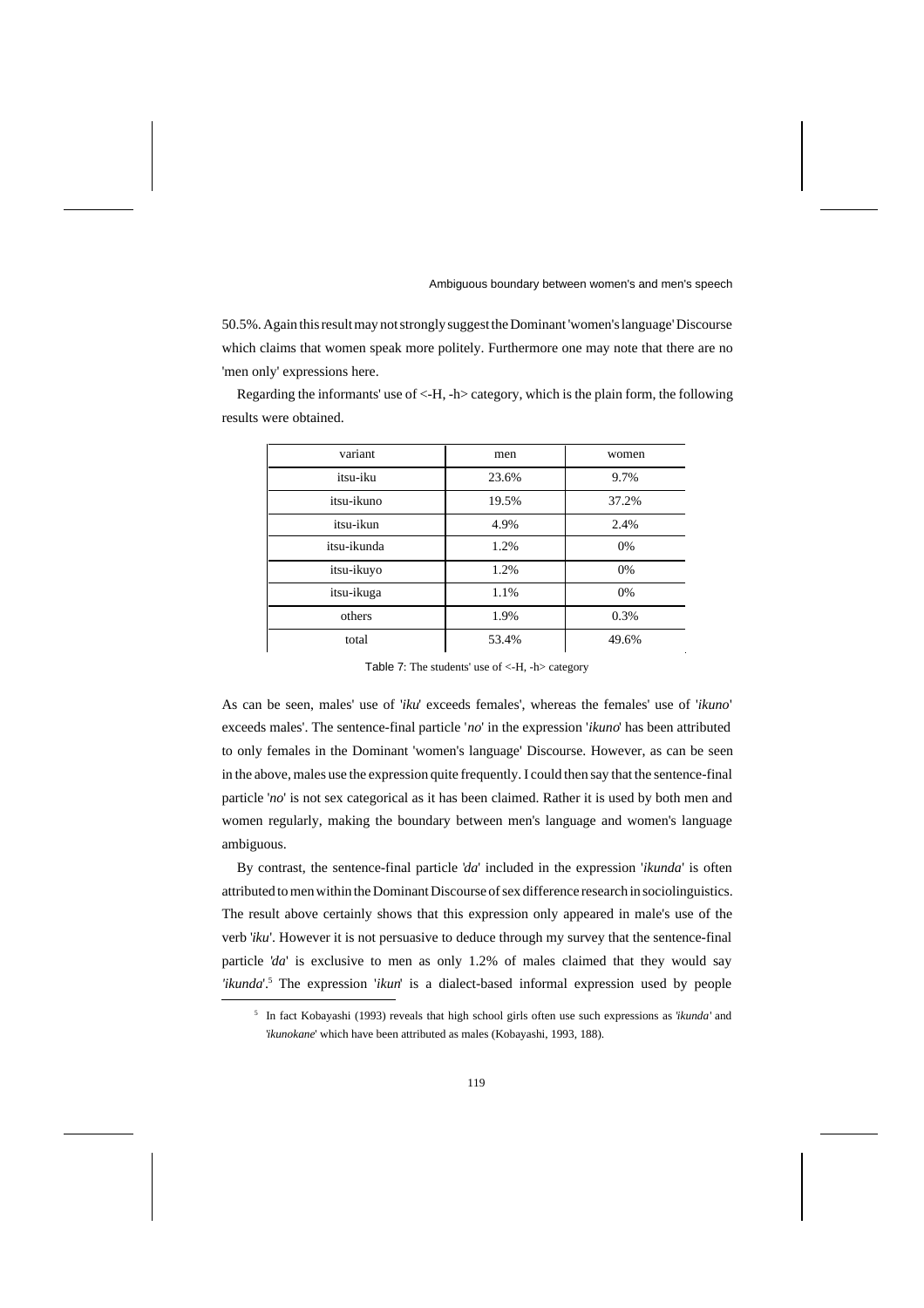around the Nagoya area of Japan (Aichi, Gifu and Mie Prefectures). It seems that the expressions '*ikuyo*' and '*ikuga*' are also dialect-based expressions used by people in the Okumikawa area in Aichi Prefecture and Toyama Prefecture respectively, according to the students who used the expressions.

The sum of the overall use of <-H, -h> category, the least polite category, in terms of sex are: men 53.4% and women 49.6%. Here again it can be said that women and men do not extensively differ in their frequency of the use of the various expressions of '*iku*'. In addition, it can be said that there are no obviously sex-exclusive expressions of the verb among the young students.

In conclusion, the boundary between men's language and women's language appears to be quite ambiguous, at least among the younger generation as represented by the subjects of this survey and as concerning the use of this set of honorifics. Thus my survey result suggests that young men and women do not notably differ in their use of polite expressions. Having obtained this result, I conducted a small group interview with the students on what they think of men's and women's languages to find out about their perception about so-called men's and women's languages. The interview was conducted in September 2002. The informants were students in my discussion seminar class: they consisted of 3 males and 11 females, all freshmen. I asked various questions about sex differences in language, and let them articulate their opinions freely during the 90 minute period. The discussion was held in Japanese. Let me cite some of their opinions as expressed during the discussion in my English translation.

- Myself: First of all, does anyone think that men's language and women's language are different? I mean, about the people of your generation or otherwise.
- Mr. I: I've never thought of such a thing . . . The difference between men and women? I don't think there is much linguistic sex difference for our generation. Men do not always talk roughly.
- Mr. H: There are men who talk very tenderly.
- Ms. Y: I agree with you. I think some TV dramas and novels sometimes exaggerate the linguistic differences between the sexes too much.
- Myself: Can you give us any example?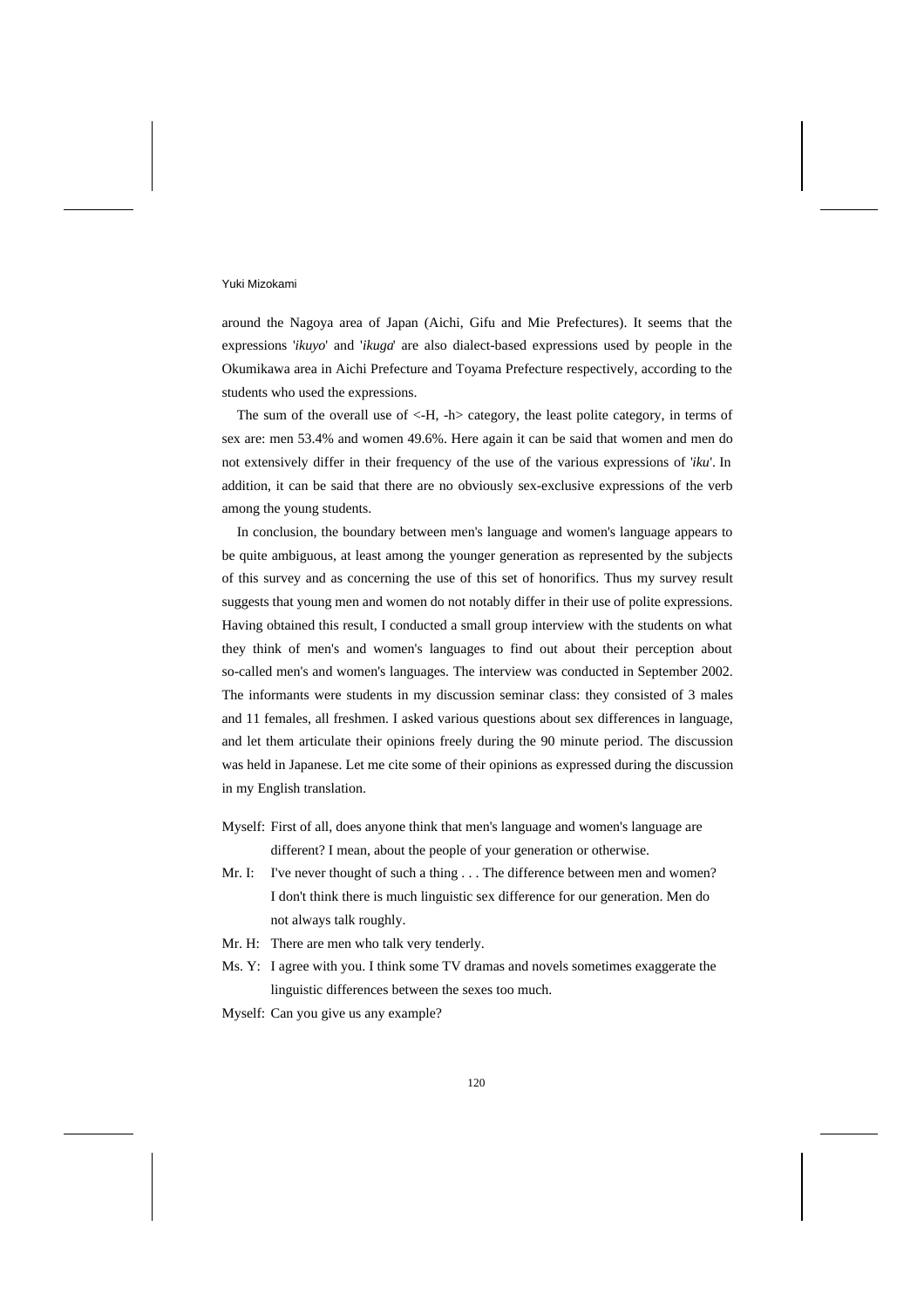- Ms. Y: Ah, for example, sometimes in novels, women use the sentence-final particle '*kashira*'. But I've rarely seen a woman who talks like that in reality.
- Myself: I also have another example. In the TV family drama 'Wataru seken wa oni bakari', the mother in the Okakura family used to talk in honorifics to her husband. The mother was perhaps in her 60s. What about your parents? Does your mother use honorifics when talking to your father?

Many: Never!

- Mr. I: I can't imagine my family members talking in honorifics to each other.
- Ms. A: My grandmother in her 70s doesn't talk in honorifics to my grandfather.

In this excerpt, we can see that one of the subjects (Mr. I) first mentions that he has not been so aware of the clear-cut distinction between men's language or women's language in their daily lives. However, Mr. I's and Mr. H's words suggest that they unconsciously link men's language with roughness and women's language with tenderness. In other words, though they seem to think that there is not much difference between the sexes in reality on the one hand, on the other hand their comments imply that they know what men's and women's languages should be like. One student (Ms. Y) points out that some TV dramas and novels tend to rely on stereotypes, not real men and women talking, which may be affecting the perception of the students such as Mr. I and Mr. H.

- Myself: Suppose there is 'men's language'. What kind of linguistic expressions can you think of?
- Ms. Y: The sentence-final particles '*ze*' and '*zo*' sound masculine.
- Ms. A: Yes, something like '*ze*', '*zo*' and '*da*' seem to be men's language.
- Myself: So are they only used by men? Women never use expressions such as '*itsu ikunda*' and '*iku-zo*', for example?
- Mr. I: My mother does.
- Ms. K: Yes, some women do use such expressions. But when women use them, they may sound rough.
- Ms. A: Yes. When I was a junior high school student, I used some masculine expressions. And then my mother and my older sister told me not to use such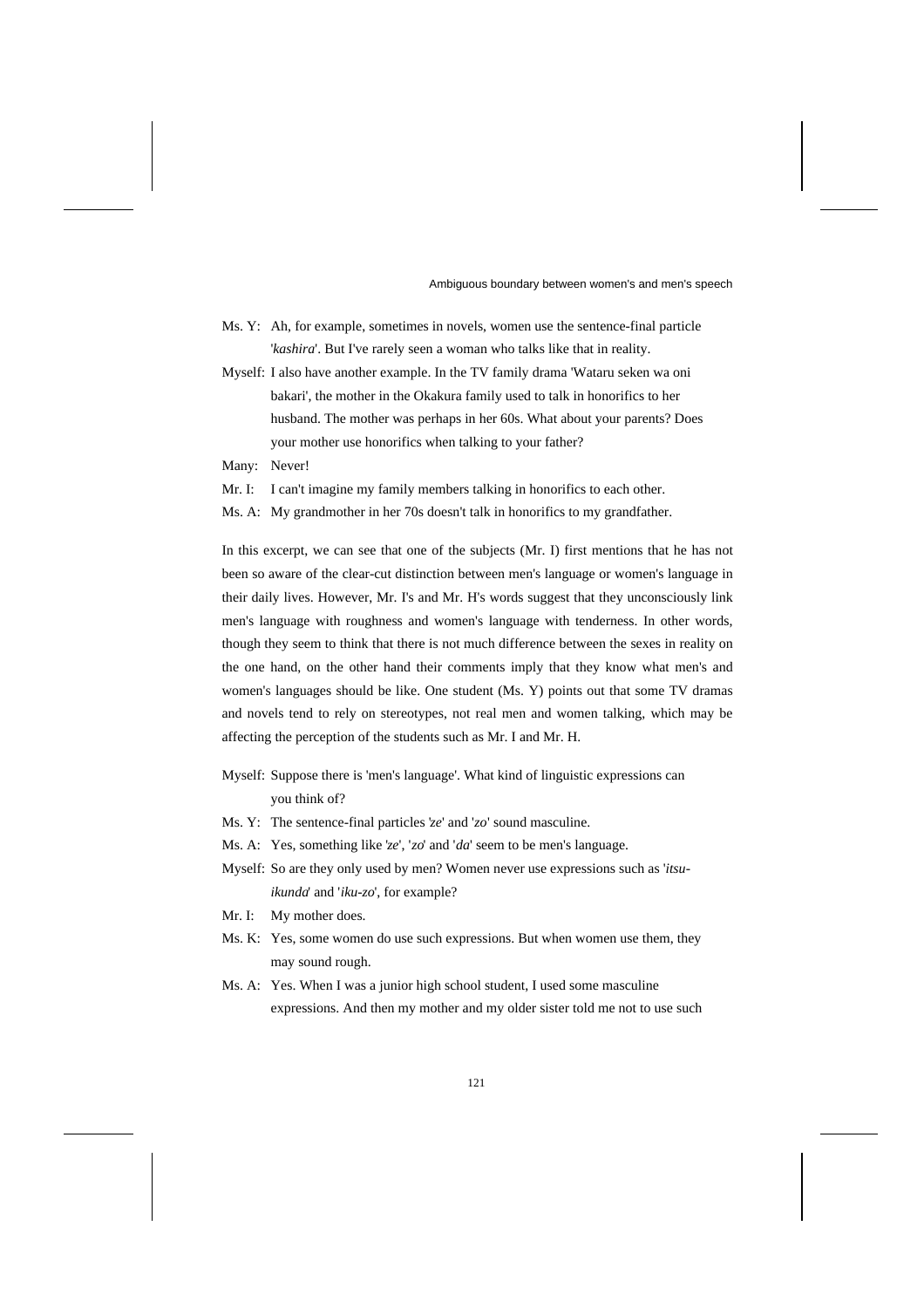expressions.

| Mr. I: There were some girls who referred to themselves 'boku' or 'ore', the same as |
|--------------------------------------------------------------------------------------|
| boys in junior and senior high schools.                                              |

- Myself: What kind of girls were they?
- Mr. I: Like boyish girls, and athletic girls who were as muscular as boys.
- Mr. H: Like girls who want to compete with boys!
- Ms. A: But some normal pretty girls also called themselves '*boku*' or '*ore*'.
- Ms. Y: Yes. And some girls referred to themselves as '*ora*' or '*oira'* like a boy!
- Ms. K: And also I know some girls who referred to themselves as '*washi*'!
- Mr. I: I often call myself '*washi*'.
- Mr. H: I usually call myself '*washi*' or '*ore*' to my friends. I use '*boku*' to older people. And I use '*watashi*' when writing a formal report.
- Ms. A: Yes, it depends on the situation.
- Myself: What about '*omae*'? '*Omae*' is usually considered men's language. Does anyone use '*omae*' when talking to somebody?
- Ms. A: I sometimes use it.
- Mr. I: My mother regularly uses it!
- Ms. A: My mother doesn't. She uses '*anta*' instead.
- Ms. O: I use '*anta*', too. But I never use '*omae*'.
- Mr. I: After all, all people speak differently depending on personal circumstances.

 My mother often uses masculine expressions perhaps because my family consists of all men except herself.

Ms. Y's and Ms. A's comments suggest that they have internalised some image of men's language. During the discussion, the informants realised that the use of same words and expressions is often taken differently depending on the speaker's sex in society. Then the informants tentatively reached the conclusion that people may speak differently depending on context irrespective of sex. Their discussion points towards the conclusion that there is in fact no absolute difference between men's and women's language, rather that the boundary between men's and women's language is re-marked according to the contexts at all times.

The following comments suggest that the Dominant 'women talk more politely' Discourse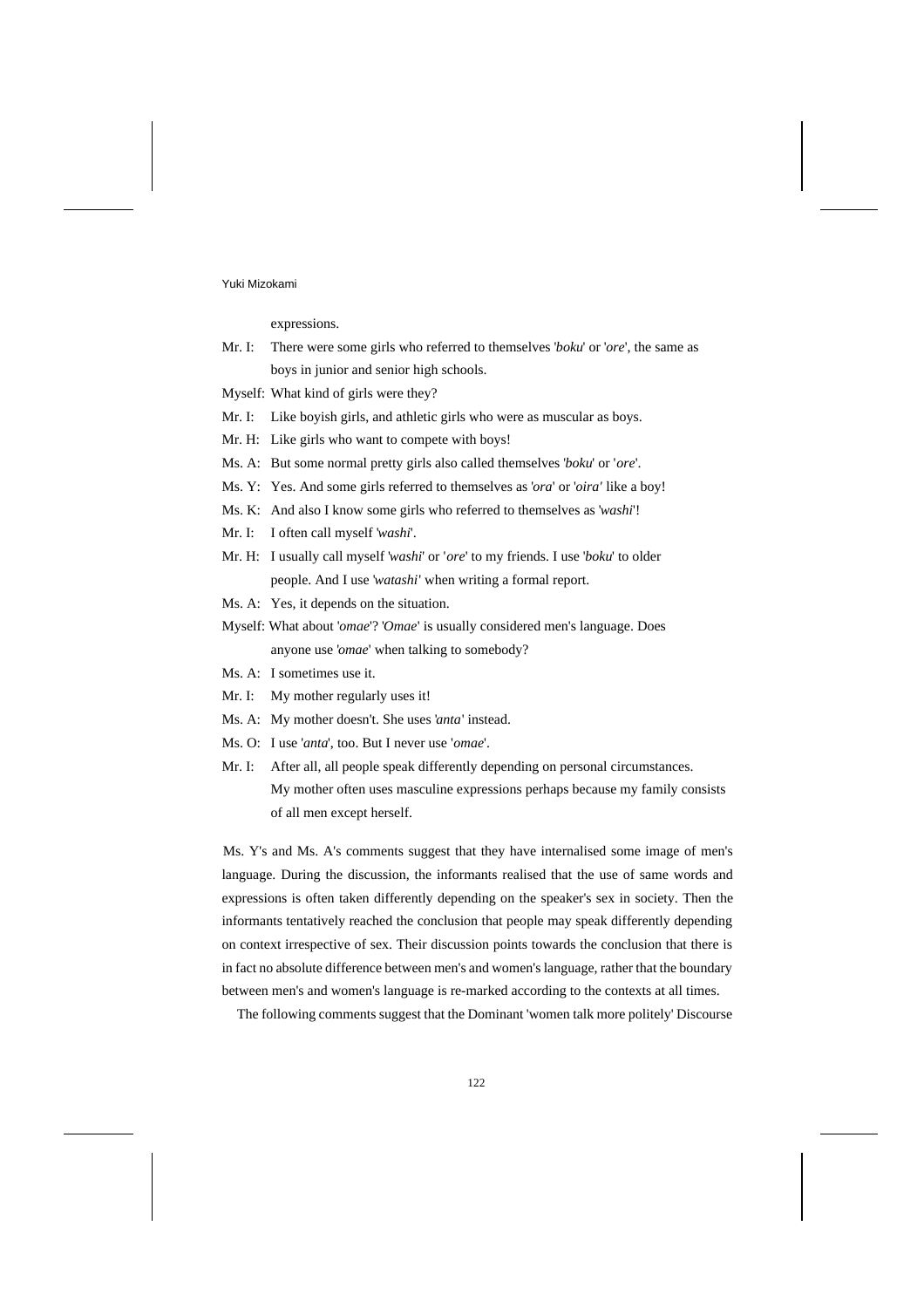has not been so deeply internalised by the younger generation.

Myself: Are there any boys around you who use women's language?

- Ms. S: Mr. H!
- Mr. I: Mr. H!
- Myself: So you talk the most politely of all boys around you, Mr. H?
- Mr. H: I don't know.
- Mr. I: I didn't mean that Mr. H talks politely. He never uses honorifics. Speaking of politeness, Mr. T uses honorifics with everyone, even with people of his own age. I don't know why. I don't like to be talked to like that. I feel like he is making a fool of me by using honorifics.
- Myself: So what did you mean when you say Mr. H uses women's language.
- Mr. I: Well, I mean his way of speaking is just gentle.
- Ms. S: Mr. H's way of speaking sounds friendly. He seems to be listening well.
- Ms. K: He often chimes in during conversation saying '*sou-dayone*' etc.
- Ms. Y: And his voice is soft.
- Mr. H: But I never use honorifics with anyone, even with older people.
- Mr. I: He can't use honorifics! He talks in a plain form even with college seniors and others whom he meets for the first time.

From this extract it seems that the informants do not particularly link women's language with politeness or the use of honorifics. Rather some of them link women's language with other aspects such as a soft voice or a gentle way of speaking and with listening. These aspects have not hitherto been investigated to any great extent but ought to be investigated in further research. The result of the interview suggests that whereas young men and women may think that men and women do not differ so much in their actual use of the language, they do have some notion of men's language and women's language.

In this study I only focused the use of polite expressions by a small group of college students, and I could not find any clear-cut difference between men's and women's speech. However, the possibility remains that female students may start using so-called women's language after they graduate from college and become adult members of society. It would then be very helpful to conduct a similar sort of survey with people aged somewhere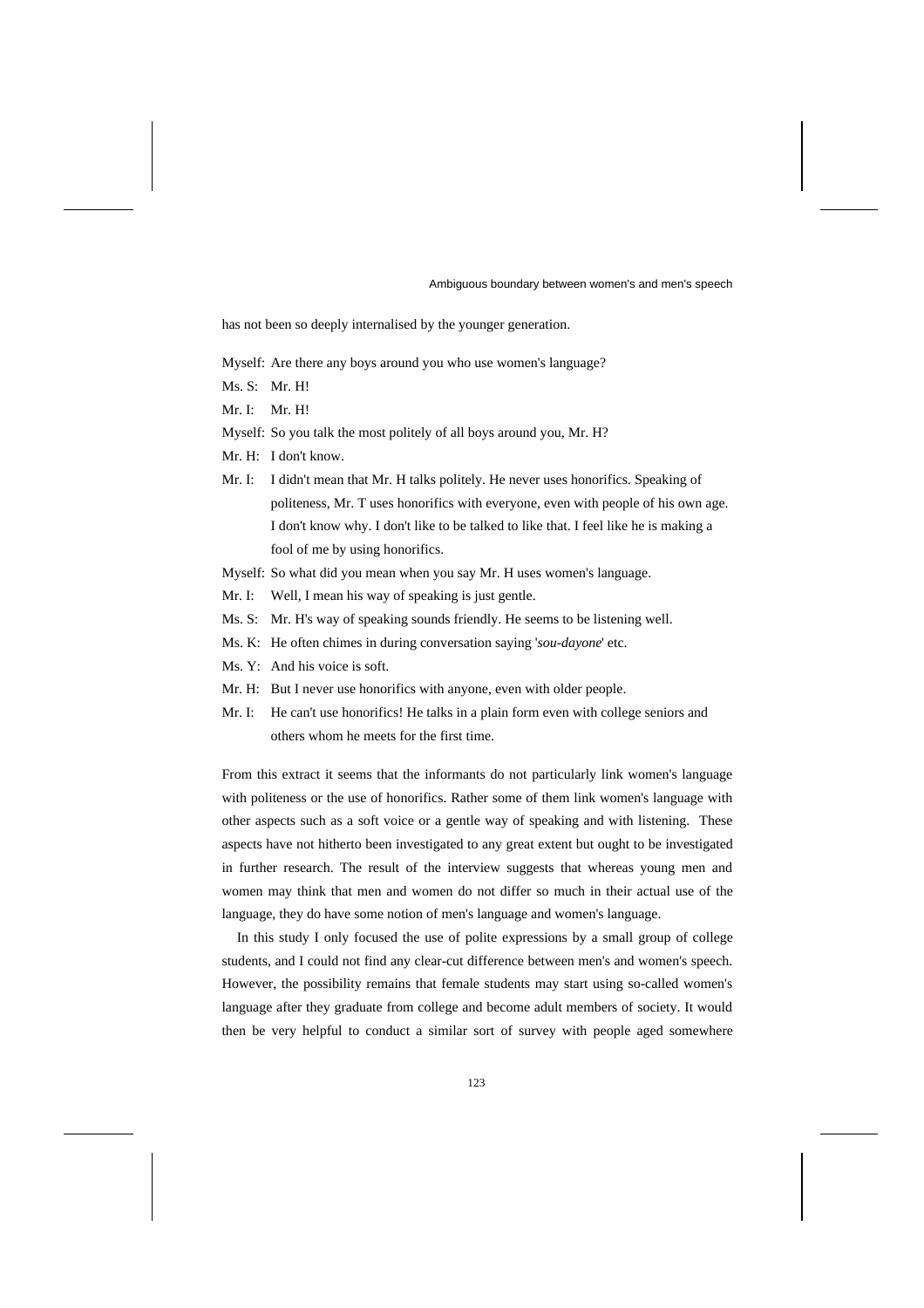between the young informants in my survey and Hori's and Ide's considerably older informants, namely people aged 25-40, in order to more strongly support the claim that modern women and men are not so different in terms of their language use.

## 4. Conclusion

I have argued that the androcentric man/woman dichotomy has influenced the findings of sociolinguistic research on sex differences in language use. The Dominant Discourse of 'women's language' within sociolingustics, assertions of which include: 'women speak more politely than men' and 'women speak differently from men', is in fact a product of the androcentric ideology. As the basic assumption in socilolinguistic research is based on the 'men as the norm, women as deviation' criteria, most of the linguistic studies on sex differences have centred on one specific aspect, that is, to determine differences in male/female speech. In so doing, both traditional linguists and feminist linguists have cooperated in producing and reproducing the Dominant Discourse of women's language, which is generated out of the androcentric ideology. In other words, they have, hand in hand, maintained the male/female division which justifies women's further oppression by proving men's alleged superiority and women's inferiority through their research.

It is necessary to realise that finding male/female categories of division in sociolinguistic research may reinforce the androcentric ideology which functions to maintain the hegemony of men in society. Thus one of the ways to weaken the man/woman dichotomy, is to prove 'sex similarity' or 'boundary ambiguity' between men and women, and to prove the characteristics of it.

The results of my questionnaire survey of my students' use of polite expressions and of my interview with students suggest that the language of female students and that of male students do not remarkably differ and that the boundary between them is ambiguous. Although the Discourse of 'common sense' or 'truth', or the Dominant Discourse in society asserts that women speak differently from men and that women speak more politely than men, I could not find any apparent evidence to support the claims of the Dominant Discourse of 'women's language'. In other words, I would suggest that the boundary between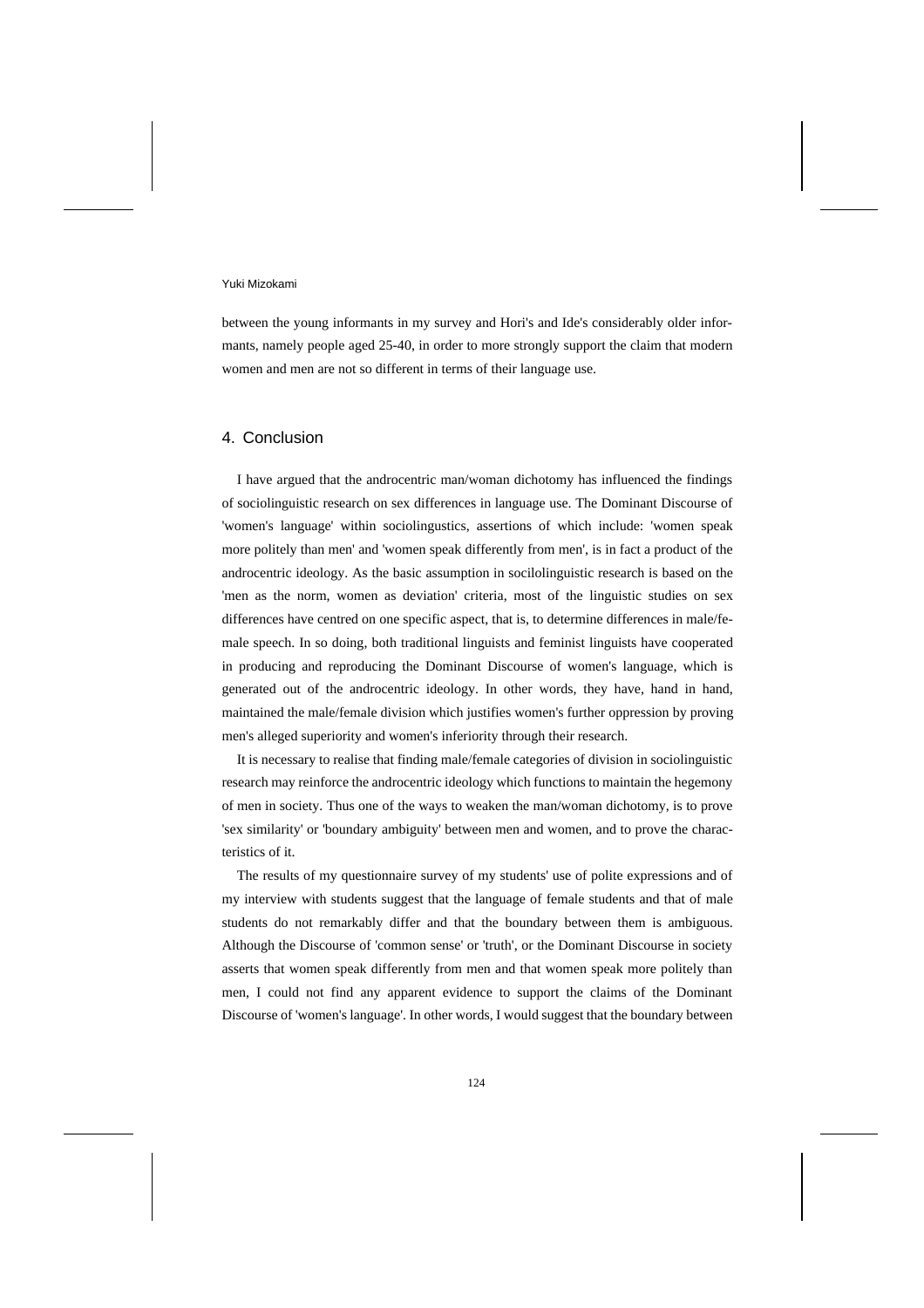women's language and men's language is always being re-marked. In this way, if future researchers can demonstrate boundary ambiguity between men and women in many fields other than language use, it then may be possible to weaken the man/woman dichotomy which has been deeply rooted in society.

## Bibliography

- Endo, O. (1999), 'Shokuba no keigo no ima [Present situation of honorifics in workplaces]', in Gendai Nihongo Kenkyukai (ed.) (1999).
- Endo, O. (ed.) (2001), *Onna to Kotoba: Nihongo wa kawattaka* [Women and language: Has Japanese been changed?], Tokyo: Akashi shoten.
- Gendai Nihongo Kenkyukai (ed.) (1999), *Jyosei no Kotoba: shokuba hen* [Women's Language: at workplaces], Tokyo: Hitsuji shobou.
- Honda, A. (2001), 'Doko ga chigau, onnnanoko no kotoba to otokonoko no kotoba [Differences between girl's language and boy's language]', in O. Endo (ed.) (2001).
- Hori, M. (1986), 'A Sociolinguistic Analysis of the Japanese Honorifics', *Journal of Pragmatics*, Vol.10, No.3, 373-386.
- Ide, S. (1982), 'Japanese Sociolinguistics: Politeness and Women's Language', *Lingua*, Vol.57.
- Ide, S. (1986), 'Introduction: The Background of Japanese Sociolinguistics', *Journal of-Pragmatics*, Vol.10, No.3.
- Ide, S. (1990), 'How and Why Do Women Speak More Politely in Japanese?', in S. Ide and N. H. McGloin (eds.) (1990).
- Ide, S. (1993), 'Sekai no jyoseigo, nihon no jyoseigo: jyoseigo kenkyu no sintenkai o motomete ['Women's language' in the world, 'women's language' in Japan: towards new development of women's language study]', *Nihongogaku*, Vol.12: 4-12.
- Ide, S. and N. H. McGloin (eds.) (1990), *Aspects of Japanese Women's Language*, Tokyo: Kurosio Publishers.
- Kanemaru, F. (1993), 'Ninshoudaimeisi, koshou [Person pronouns, address terms]', *Nihon-*